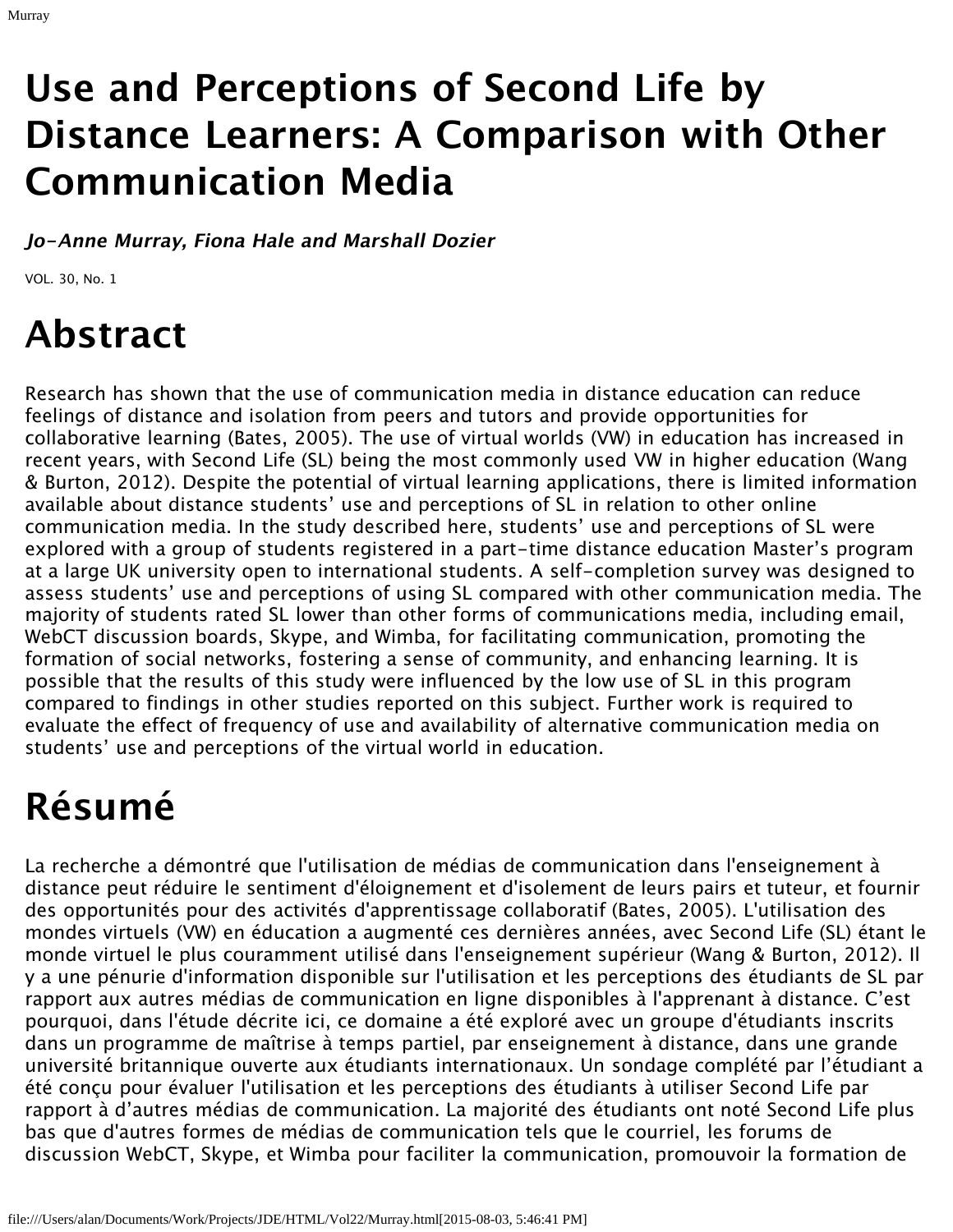réseaux sociaux, favoriser un sentiment de communauté et être bénéfique à leur apprentissage. Il est possible que les résultats de cette étude aient été influencés par la fréquence plus faible d'utilisation de Second Life dans ce programme par rapport aux autres travaux rapportés à ce sujet. Des travaux complémentaires sont nécessaires pour évaluer l'effet de la fréquence d'utilisation de SL et la disponibilité d'autres médias de communication sur l'utilisation et les perceptions de ce monde virtuel par les étudiants.

### **Introduction**

Studying at a distance can be an isolating experience, and students can feel insecure about their learning when studying in this way (Knapper, 1988). When used in distance education, communication media can reduce feelings of distance and isolation from peers and instructors, and provide opportunities for collaborative learning activities (Bates, 2005). Such media include asynchronous discussion boards, synchronous chat rooms (e.g., Skype), and virtual classrooms (e.g., Wimba). A more recent development is the use of virtual worlds to build a sense of community in DE courses (Steinkuehler & Williams, 2006). The use of virtual worlds in education has increased in recent years and is regarded as a pedagogical innovation with potential for further growth. The most commonly used virtual world in higher education is Second Life (De Lucia, Francese, Passero, & Tortora, 2009) which was launched by Linden Lab in 2003. While there is increasing evidence to suggest that Second Life (SL) is well received by distance students, little work has been done to evaluate this form of communication in relation to other online communication tools available to the distance learner.

This paper describes a study in which students' use and perceptions of SL were compared with other communication media. Two major research questions guided this study:

- How do students feel about Second Life as a method of communication compared to other communication media?
- How do students feel about Second Life as a way of increasing their sense of community in the program compared to their use of other communication media?

# **Literature Review**

Communication plays an integral role in learning. It enables sharing of information, and ideas which contribute to learning. Additionally, communication supports learning by clarifying information, promoting enthusiasm in learning, encouraging interaction, and building positive relationships among learners. Within the traditional classroom setting, face-to-face social and communicative interactions occur between the student and the teacher as well as among students (Picciano, 2002). In DE situations, face-to-face interaction cannot take place except via the internet. This lack of face-to-face interaction can impact learners' sense of belonging to a scholarly community (Rovai, 2002). It may also result in students feeling isolated and insecure about their learning (Knapper, 1988) and lead them to discontinue their studies (Peters, 1992). Statistics show that between 20 and 30 percent of students who begin a DE course do not finish it (Rovai, 2002). Other studies suggest that program retention rates are generally lower in DE than in face-to-face environments (Russo & Campbell, 2004). It has been postulated that this lower retention rate is due to the lack of capacity of DE to provide the personal interaction that students require (Carr, 2000). Even students in online courses report feelings of social disconnectedness, missing familiar teacher immediacy and the interpersonal interactions and social cues they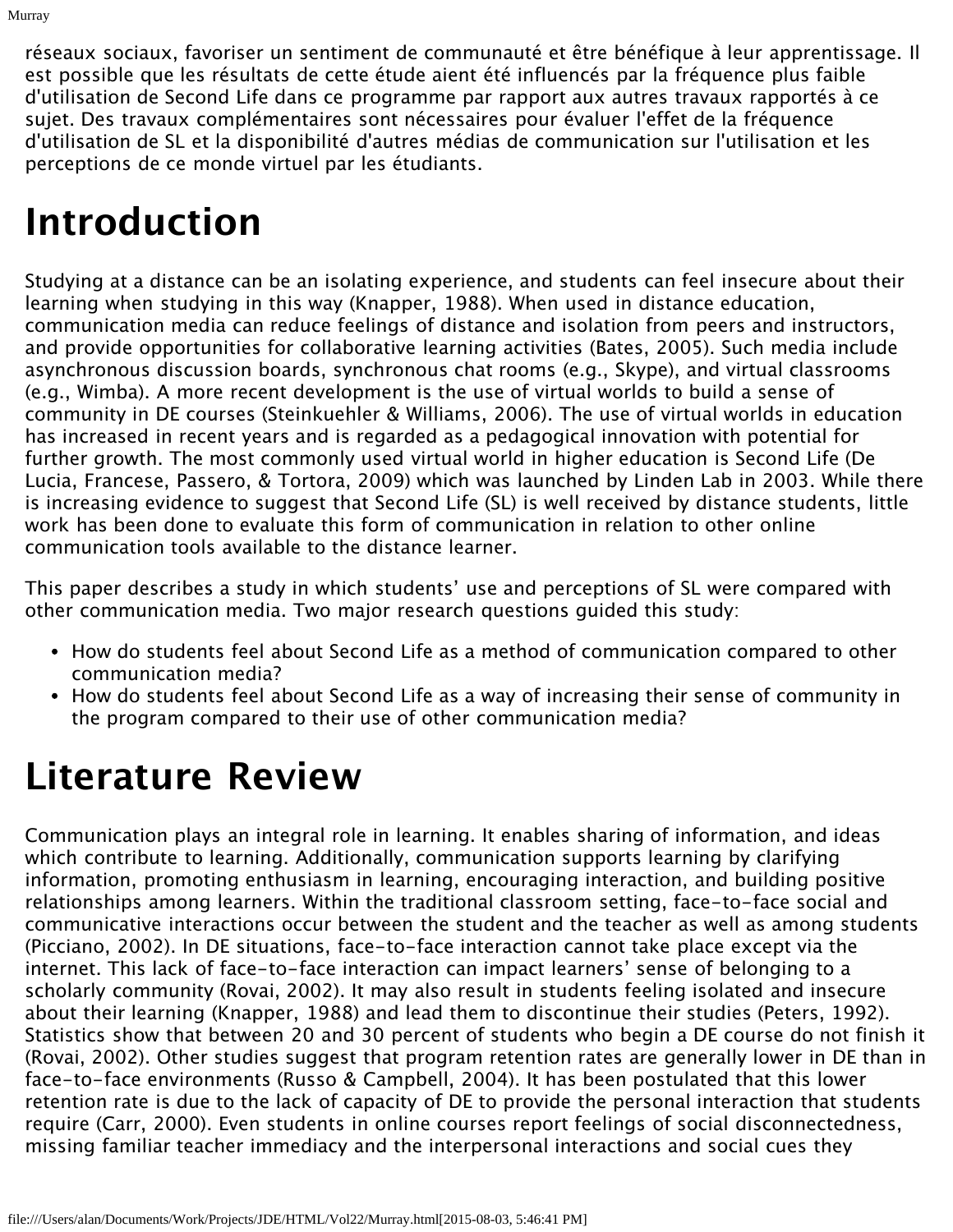Murray

generally have in the face-to-face setting (Slagter van Tron & Bishop, 2009). Therefore, while interaction is important in any educational setting, interaction in DE courses is considered to be the cornerstone of effective DE practices (Abrami, Bernard, Bures, Borokhovski, & Tamim, 2011).

A lack of social interaction has been reported by students to be a severe barrier even in online DE and has been strongly related to learning enjoyment, learning effectiveness, and the likelihood of undertaking further studies by online DE (Warburton, 2009). These findings emphasize the importance of interaction and communication between students engaged in DE programs. Consequently, when considering the design of DE courses, it is critical to incorporate media and mechanisms that facilitate quality and timely interactions.

Online communication media and environments offer opportunities for communication, collaboration, and learning (Dawson, 2006). Although technology does not explicitly improve learning, various communication media can be used in DE to reduce feelings of distance and isolation from peers and tutors and to provide opportunities for collaborative learning activities (Bates, 2005). In early considerations of online education, it was often suggested that pedagogy that is successful offline should be incorporated online (Alexander & Boud, 2001). However, there have been changes in thinking since that time, and now it is not deemed appropriate to simply transfer learning materials from on campus teaching to online teaching. What used to be considered DE was often little more than lectures delivered online in the forms of text, audio, and/or video. The outcome was the transmission of content without interaction with a lecturer to promote discussion-and-answer questions. Alexander and Boud (2001) have pointed out that, in DE, it is vital that learning designers "provide activities to facilitate students' engaging with and making sense of content" (p. 6).

Through appropriate use of technology, such interaction and collaboration are now attainable in asynchronous and synchronous learning settings. Technology has the capacity to change the concept of distance between learners and their instructors (Beldarrain, 2012). Use of such technology in DE supports constructivist environments in which the aim is to meet the needs of the 21st century learner who wants to stay connected with peers, receive prompt feedback, and work in a group setting rather than in isolation (Beldarrain, 2012). Online learning that includes opportunities for such interaction gives the student a degree of choice in learning by placing the student at the centre of the learning experience. In addition, students studying online at distance need to take responsibility for their learning and use technology to record and reflect on their learning. Online DE provides opportunities for students to seek out information, make connections, and build knowledge. This way, students become active participants in their learning. According to constructivism, learning is a social experience where collaboration is crucial. Given appropriate use of communication technologies, online learning can enable communication between learners without the barriers of time and location (Akyol & Garrison, 2014; Tait, 2014).

The more traditional communication media used in the online DE environment include email and discussion boards. However, a new generation of communication media, often described as Web 2.0 technology, now exists. Web 2.0 is the term used to describe a second generation of the World Wide Web that emphasizes collaboration and sharing of knowledge and content among users. The main Web 2.0 communication tools include social networking sites (such as Facebook and Twitter), blogs, wikis, digital video, video blogs, webcasts, podcasts, social bookmarking, instant messaging, virtual classrooms, and virtual worlds (such as Second Life). The emergence of these new technologies provides opportunities for educators to foster interaction and collaboration among learners and build learning communities (Beldarrain, 2012). Social constructivists support the premise that an individual's learning takes place because of their interactions in a group. Learning does not occur through assimilation but through the process of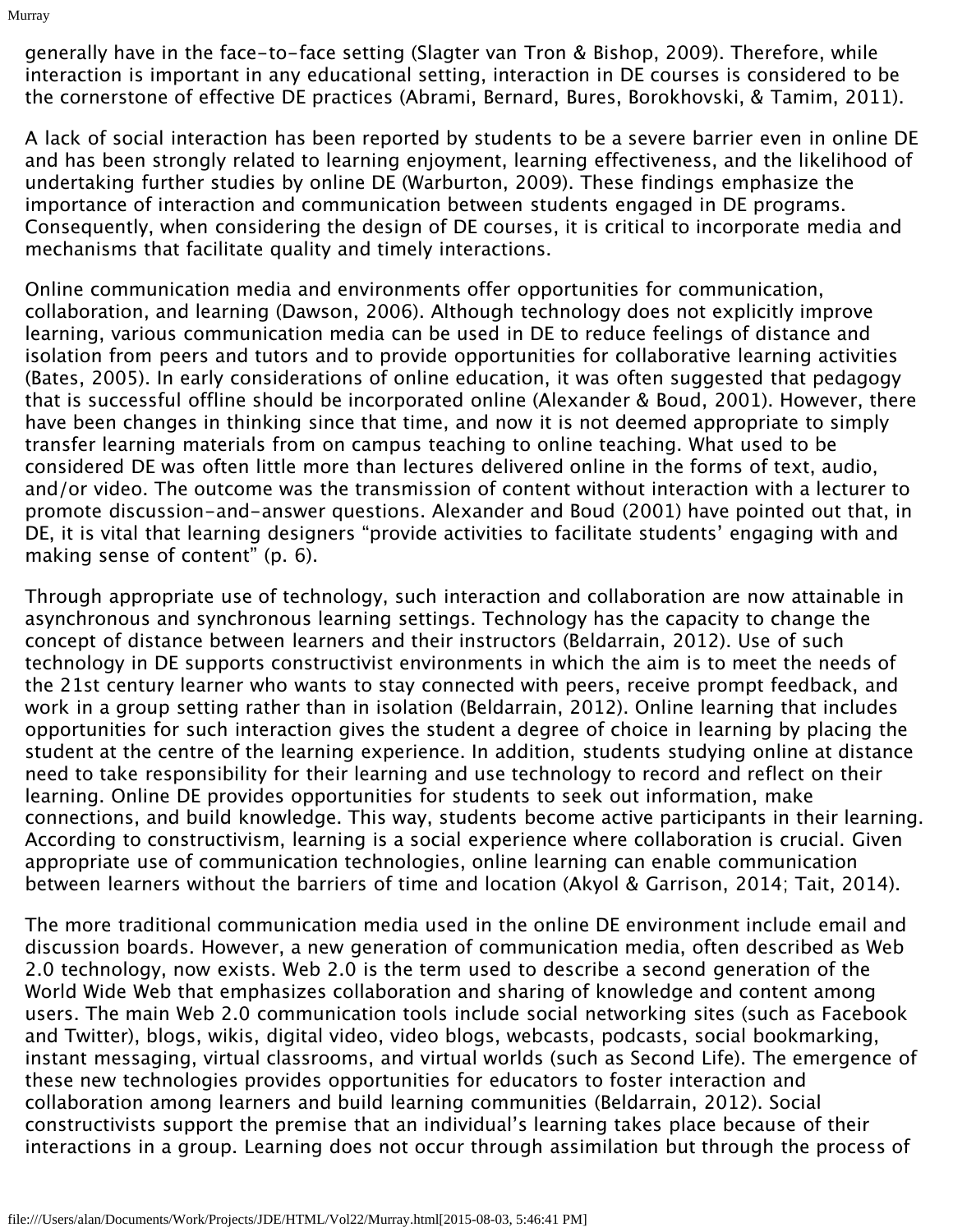knowledge construction that the learning community supports (Bielaczy & Collins, 1999). Communication-focused media afford opportunities to enhance, enrich, and extend traditional paradigms of distance education by increasing the potential for connectivity, networking, and collaboration as well as enhancing the learning experience. However, in order to do so, these technologies must be used in conjunction with appropriate pedagogical approaches. It is essential that pedagogy drive the use of technology, instead of the other way round (Voogt, Fisser, Roblin, Tondeur, & van Braak, 2012). Moreover, it is important that students understand the reasoning behind the use of technology (Ertmer, Ottenbreit-Leftwich, Sadik, Sendurur, & Sendurur, 2012). Chickering and Ehrmann (1996) provided seven guiding principles for implementing and using new technologies. While their work occurred prior to the development of Web 2.0, it continues to be relevant for online DE courses and can be applied to both asynchronous and synchronous communication media:

- Encourage contact between students and faculty
- Develop reciprocity and cooperation among students
- Use active learning techniques
- Give prompt feedback
- Emphasize time on task
- Communicate high expectations
- Respect diverse talents and ways of learning

Based on these seven principles, communication should be timely and purposeful in nature. Because some believe that learning is hindered in environments where physical presence is absent, the use of communication media to promote presence in DE has received much attention in recent years. It is important to consider how these tools affect social presence, since a perceived lack of social presence can be detriment in DE programs. In the case of a lack of social presence, people may regard the environment to be impersonal and, consequently, may share less; conversely, people who experience an intimate setting characterized by social presence may share more (Leh, 2001). The evaluation of communication media to promote social presence has traditionally been conceptualized as capacity to convey perceptual and affective characteristics including warmth and support for personal and sensitive interactions (Russo & Campbell, 2004). Other scholars have expanded the concept of social presence through communication media to include information richness or media richness (Cheung, Chiu, & Lee, 2011). The construct of media richness is derived from characteristics such as speed of feedback and information transmission capacity. This description has been used to evaluate the various types of communication media used in DE.

Many communication media are based on using text as a means of communicating. One of the challenges with text-based communication, especially if it is used in isolation, is a potential lack of social presence due to a lack of non-verbal cues such as facial expressions and gestures (Leh, 2001). In text-based communication, the reader cannot access the sender's emotions unless the sender expresses them in the text. It has been shown that, when limited nonverbal cues are available in a medium, users pay less attention to the other participants (Reilly, Gallacher-Lepak, & Killion, 2012). Thus, the use of nonverbal cues in online distance education is imperative to build relationships, express thoughts, and develop arguments as intended. Crawford-Ferre and Wiest (2012) have highlighted the lack of visual cues and the importance of good written communication skills in online learning. Moreover, the use of social cues such as smiles and encouraging gestures has been seen to enhance learning (LeFebvre & Alle, 2014). The absence of this kind of cue in DE can lead to a less personal and less friendly experience in learning (Rice & Love, 1987). More recently, studies have shown that a sense of presence can be established in text-based communication through the use of emoticons as a replacement for non-verbal cues (Murphy & Rodrigues-Manzanares, 2012). Many have reported that well-developed interpersonal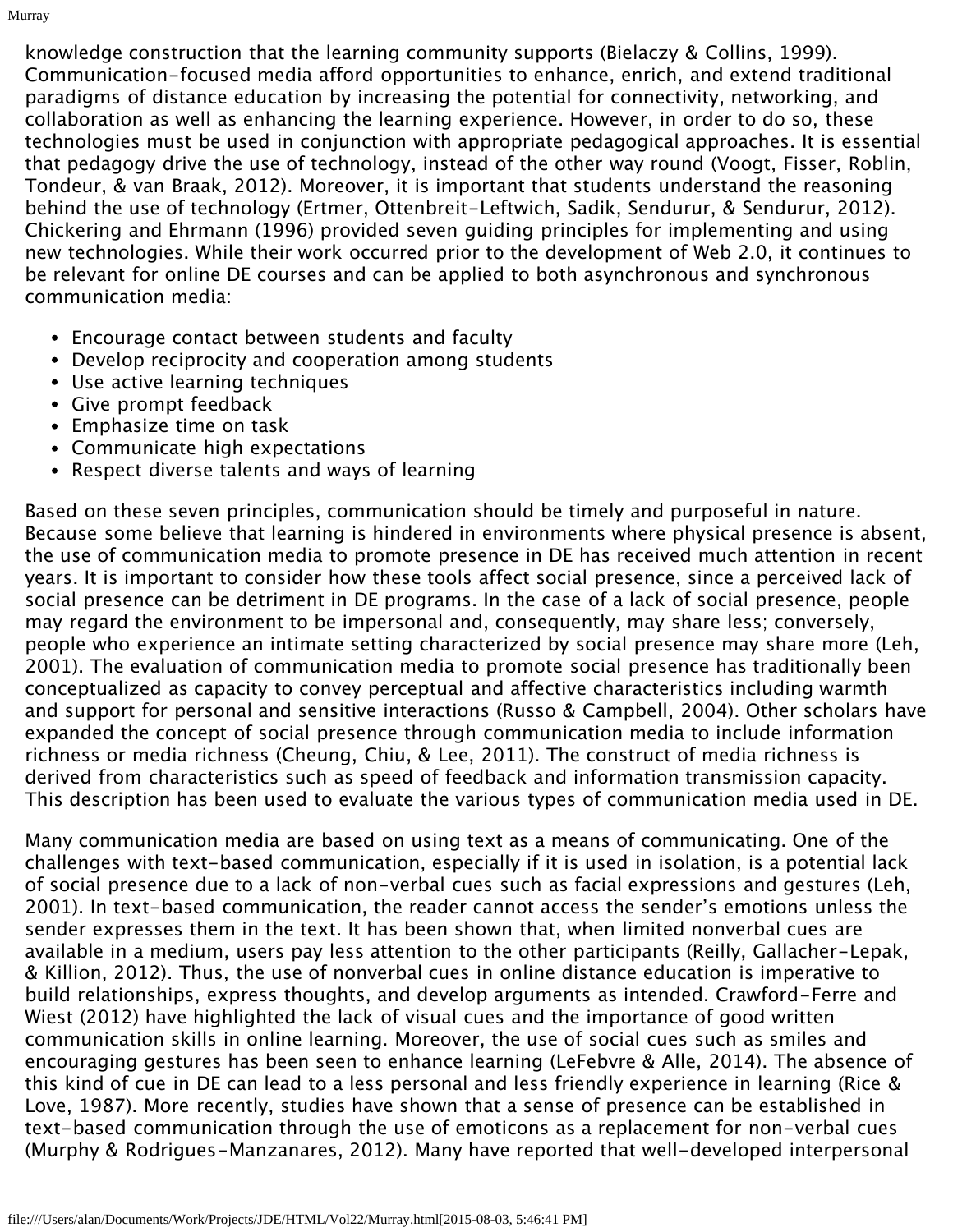Murray

relationships can be formed online through text-based communication (Sprecher, 2014). For example, studies have shown that online discussions forums can foster a feeling of presence and support learning communities (Edirisingha, Nie, Pluciennik, & Young, 2009).

Text-based communication can be asynchronous or synchronous. Asynchronous technologies provide opportunities for instructor-student and student-student time-delayed collaboration; the most commonly used asynchronous technologies in DE are discussion boards and email (Russo & Campbell, 2010). Asynchronous discussions using discussion boards can have multiple threads with several discussions and interactions progressing simultaneously. In this scenario, students can respond to the tutor and other students as well as initiate and respond to other threads depending on their interests and points of view. Some students appear to prefer asynchronous communication in DE since, in addition to its anytime-anywhere flexibility, it gives learners time to reflect and respond. Being able to have time to reflect can reduce apprehension in individuals who are likely to withhold their ideas for fear of others not approving (Giesbers, Rienties, Tempelaar, & Gjselaers, 2014). This approach may also be an advantage to those who cannot come to the campus, are physically disabled, are reticent or have trouble articulating ideas, or use English as a second language (Russo & Campbell, 2010). Zheng and Warchauer (2015) found that asynchronous discussions helped non-native English speakers improve their language and literacy development. In summary, text-based asynchronous interactions have been reported to facilitate academic discourse, socialization, and community building through thoughtful and extended engagements at the students' convenience (Oztok, Zingaro, Brett, & Hewitt, 2013).

At the same time, asynchronous communication can pose issues for some learners. Time-delayed responses may result in messages appearing out of context and less meaningful than otherwise, especially if a student has moved on to another topic or task (Russo & Campbell, 2004). They can also lack immediacy, which can limit some students' responses to other students' and instructors' comments (Childress & Braswell, 2006). Synchronous technologies enable students and instructors to interact in real-time despite being located remotely. Examples of synchronous technologies used in the delivery of DE include web conferencing technologies. Web conferencing can support real-time interaction between course participants and virtual classrooms for presentation work and discussion of learning materials. Web conferencing technologies, such as Skype, facilitate real-time text-based exchanges or audio discussions, while virtual classrooms such as Wimba provide live features, such as audio, video, application sharing, and content displaying (De Lucia et al., 2009). An important aspect of these tools is the opportunity for immediacy of interaction, whereby student-student and student-instructor conversations can take place through typing of messages. This activity does depend, to some extent, on an individual's competence with typing. Overall, these technologies can lead to situations of just-in-time clarification and information sharing (Simkins, Maier, & Rhem, 2009). Learners can experience immediate recognition of their efforts and contributions to the course which, in turn, encourages autonomous and active learning. While such technologies facilitate real-time interaction, they do not offer features that simulate the conventional classroom.

Three-dimensional (3D) virtual worlds may provide an additional level of interaction generally unavailable through other collaborative media used in DE. The most commonly used virtual world in higher education is Second Life (De Lucia et al., 2009) which was launched by Linden Lab in 2003. Second Life is a virtual world that covers over 700 million square metres of virtual space where users can create alter egos called avatars and interact with other people and objects in cyber-space. The use of avatars in teaching and learning can provide a level of anonymity that can promote discussion and questions from students who may not be as confident at raising their hands as "themselves." Also, the use of simulations in SL can help students to develop skills in low-risk environments when access to real-life situations is not available or when students have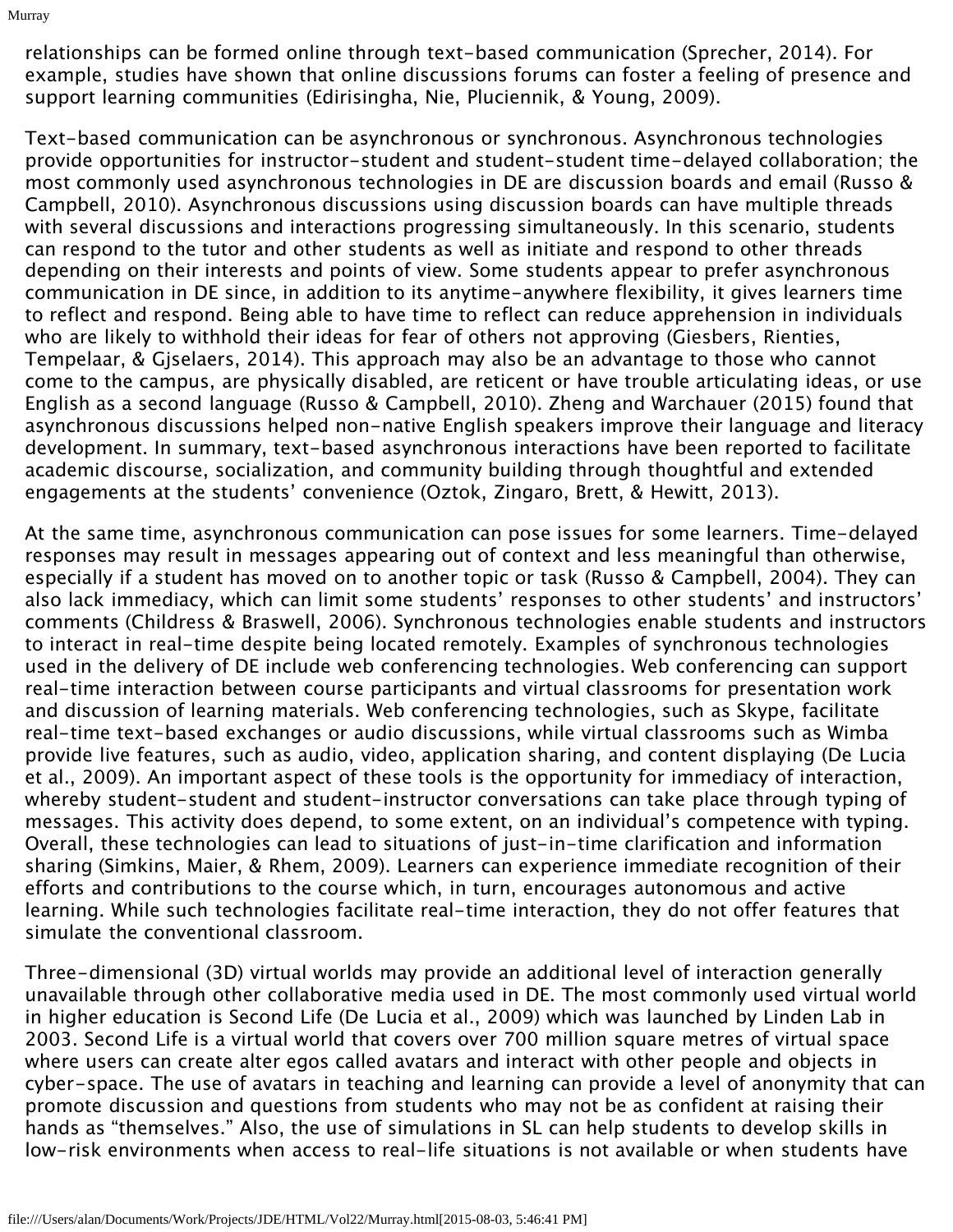not yet developed the skills to work in a real environment. At the present time, there is little information available on distance students' use and perceptions of SL in relation to other online communication media. For example, there is little research knowledge of how students engage with tools such as Skype, Facebook, and Twitter in comparison with virtual worlds.

## **Methods**

This study involved a survey of graduate level student use and perceptions of SL compared with other communication media in a distance course. Ethical approval was sought and received from the ethics committee of the University's School of Veterinary Studies.

#### **Participants**

The study population was a group (n = 76) of graduate students registered in a distance education Master's degree in Equine Science at a large UK University open to international students. These students were registered in a part-time program spanning three years. In years one and two, students took instructor-taught courses and then moved to the research element of the program in year 3. A mixed approach to learning and teaching is used in the program, with the provision of recorded lectures, reviews of the scientific literature, problem-based learning, and tutorial sessions, all of which were provided online in order to promote collaboration and discussion of relevant topics. The program itself consisted of six 20-credit taught courses and a 60-credit dissertation course. At this university, a course refers to a unit or module within a degree program. There were 30 students registered in each of years one and two of the program and 16 registered in year three for a total of 76 participants. Students were assisted in setting up SL accounts and given an orientation to SL at the start of the academic year. When students entered SL for the first time, they landed at Orientation Island. Students were provided with instructions to teleport to the Equine Science program area in SL (Figure 1) after they had selected their avatars. Second Life was then used for hosting synchronous tutorial sessions at various points throughout the academic year. All communication in SL, including the tutorial sessions run in SL, used the text-chat tool. The tutorial sessions held in SL were run as supplementary sessions to augment the learning activities of the course, which was developed in WebCT.



**Figure 1: A typical tutorial meeting in Easter Bush Farm in Second Life. Easter Bush Farm is an area in Second Life created to provide students with a virtual space for tutorial sessions and group work.** 

#### **The Survey**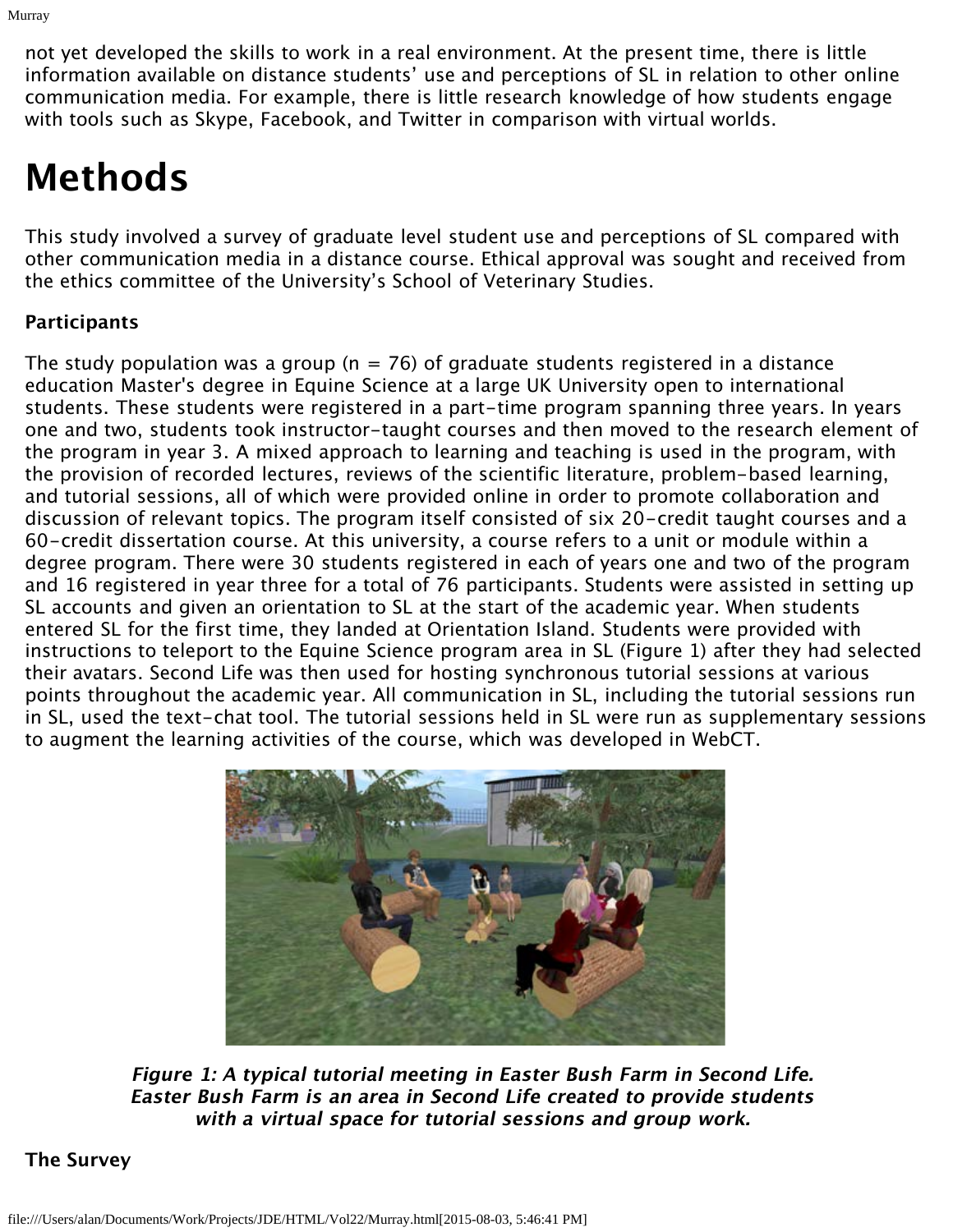An online survey was designed for this study to assess students' use and perceptions of using SL compared with other communication media used by DE students. Students were asked to complete the survey once at the end of the academic year. At the point that the students were asked to complete the survey, they had been supported in how to use SL as well as the other technologies used in the program. This support involved introductory sessions to using all of the tools considered in this study as well as continued support throughout the program. Data were gathered via an online questionnaire using the Bristol Online Survey tool. The survey consisted of 20 Likert-scale questions items, each with a number of fixed alternatives, and three open ended questions that asked participants to outline their first thoughts on using SL, what they liked about SL and what they disliked.

Likert-scale questions were used for this survey as they tend to be easily understood by respondents and are an efficient and inexpensive way of obtaining data, especially in an online format. The responses are quantifiable and easily coded for data analyses. Quantitative research based on the use of Likert scales is not without its limitations including a number of psychometric and conceptual issues (Ogden & Lo, 2011). Therefore, it is important to interpret Likert data in the context of participants' decision making processes; for example, individuals may to make judgements relative to those around them.

In addition to questions on student demographics (age, sex, country of residence, language and previous education), the survey contained items that focused on SL as a communication tool. Questions asked about the timing of the use of SL for communication, community building, and learning.

The survey questions were designed to answer two questions:

- How do students feel about Second Life as a method of communication compared to other communication media?
- How do students feel about Second Life as a way of increasing their sense of community on the program compared to using other communication media?

Effort was taken to connect the research questions to the survey questions. Pre-testing of the questionnaire was conducted with faculty who had used SL and DE students who were familiar with using SL but who were not part of the student groups being surveyed. This process was undertaken to ensure that respondents understood the questions as they were intended. The questionnaire was subsequently revised according to the feedback from the pre-testing. Once the questionnaire was finalized, it was emailed to the study participants for completion. Students participated voluntarily while their completion of the survey was regarded to be their consent to participate in the study. No incentives were offered. The survey was designed to take approximately 20 minutes to complete.

#### **Data Analyses**

All quantitative data were analyzed for median, mode, and interquartile range (IQR). Statistical Package for the Social Sciences (SPSS) Version 19.0 was used to perform the data analyses. Pearson (chi-square  $(x^2)$  analyses were conducted to examine the linear relationships between data sets, while Mann-Whitney U tests were used to compare SL with other communication tools used in the program (Robson, 2002). Open text answers were analyzed manually through reading, inductive sorting into themes, and quantifying the number of comments related to each theme. Recurrent themes were collated and used to back up or further explain findings from the quantitative data. This approach enabled the researcher to be close to the data and to have the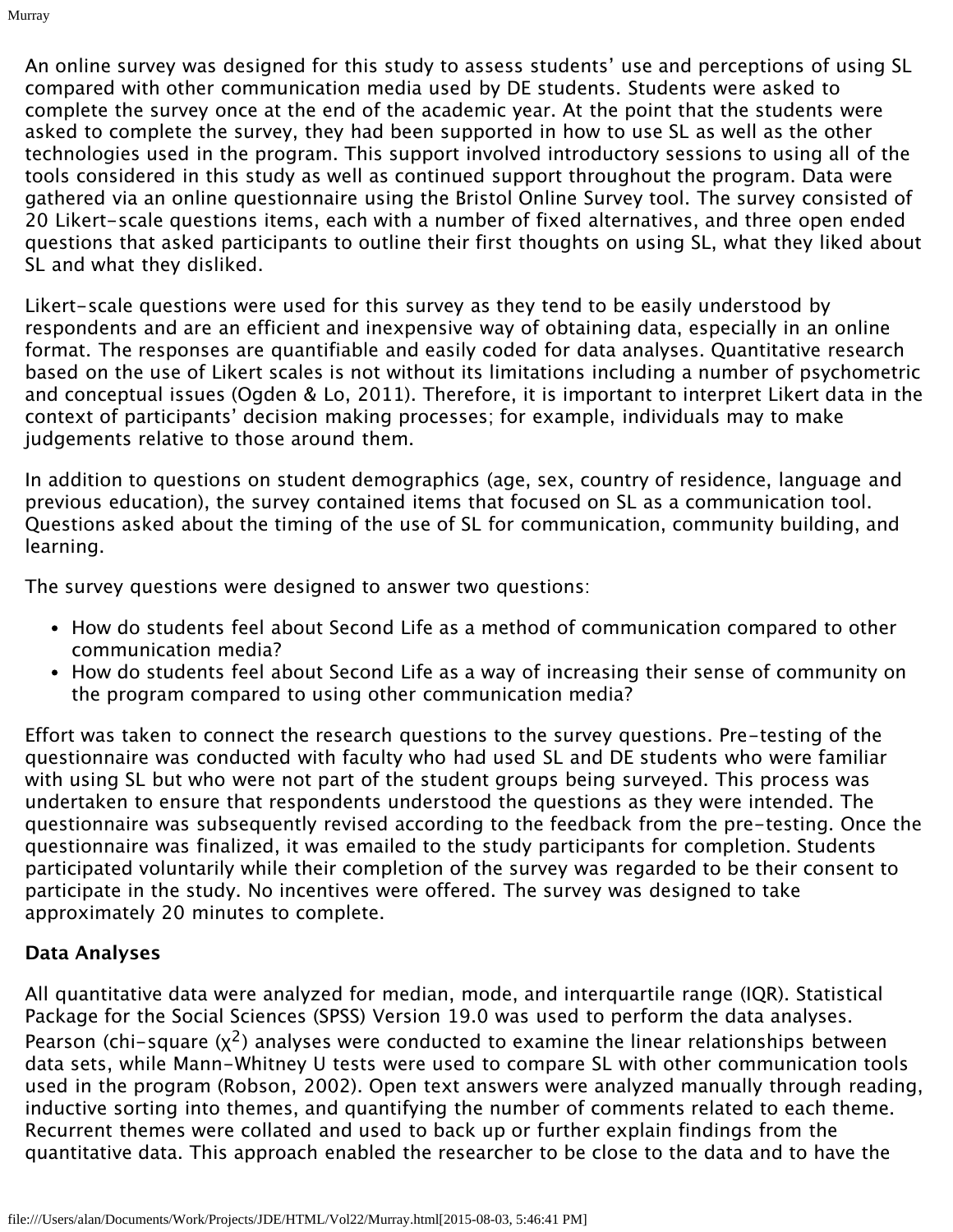opportunity to determine the meaning of the data through a flexible process of analyses (St John & Johnson, 2000).

# **Results**

#### **Survey Response Rate and Respondent Demographics**

The survey response rate was 60%, with 46 out of a possible 76 students responding to the majority of the questions. There were four male respondents and 42 female respondents. One (2%) respondent was under 25 years of age; 20 (44%) were between 26 and 35 years; 8 (17%) were between 36 and 35 years; 16 (35%) were between 46 and 55 years; and one respondent (2%) was over 55 years of age.

Respondents were from a number of different countries: 23 (50%) were from the United Kingdom, five (11%) from the United States, four (9%) from Canada, four (9%) from other European countries, and four (9%) from other non-European countries. Twelve percent of the respondents did not provide information about their country of residence. The majority of respondents (85%) reported English as their first language. Retention rate for the program was 100%.

Seventeen (37%) respondents had completed their last formal program of study in the previous five years; 13 (28%) had not studied in a formal program in over 10 years; and 11 (24%) had not studied in the last 5 to 10 years. Only 5 (11%) of the respondents had no gap between their current studies and a previous degree. In terms of online learning, 12 respondents (26%) had studied online previously while the remaining 34 (74%) had never studied in an online learning format. The majority of respondents were in year two of the program (21), followed by year one  $(17)$ , and year three  $(8)$ .

#### **Use of On-line Communication Media**

Prior to undertaking their current studies, none of the respondents had used Second Life as a communication tool. The vast majority of respondents (83 %) had not heard of Second Life prior to commencing their current studies, and none of them had visited this virtual world. Pearson's chi square analysis was used to examine the relationship between the age of respondents and whether they had previously heard of SL. Results indicated that significantly more respondents ( $x^2$  $= 15.82$ ,  $p = 0.003$ ) in the younger age groups (under 35 years) had heard of SL before commencing the program compared to those in the older age groups (over 35 years). A few respondents (15%) had participated in on-line gaming activities, and there was no relationship (determined by Pearson's chi-square) between age and participation in on-line gaming activities.

#### **Second Life for Communicating**

The majority of respondents rated SL as adequate for communicating with peers and tutors (Figure 2). When asked to rate SL in comparison with other communication tools, the majority of respondents rated Skype and WebCT as excellent for communicating with their peers (Table 1). Wimba was rated as very good. Most participants rated SL as either adequate (11) or poor (14). This rating was significantly lower (as determined by Mann-Whitney U tests) than all other communication methods ( $p < 0.01$ ). In terms of communicating with the tutor, the majority of respondents rated WebCT, Wimba, and Skype as either excellent or very good (Table 1); by contrast, most participants rated SL as adequate or poor which, again, was significantly lower ( $p <$ 0.001) than all other communication methods (data analyzed via Mann-Whitney U tests). Mann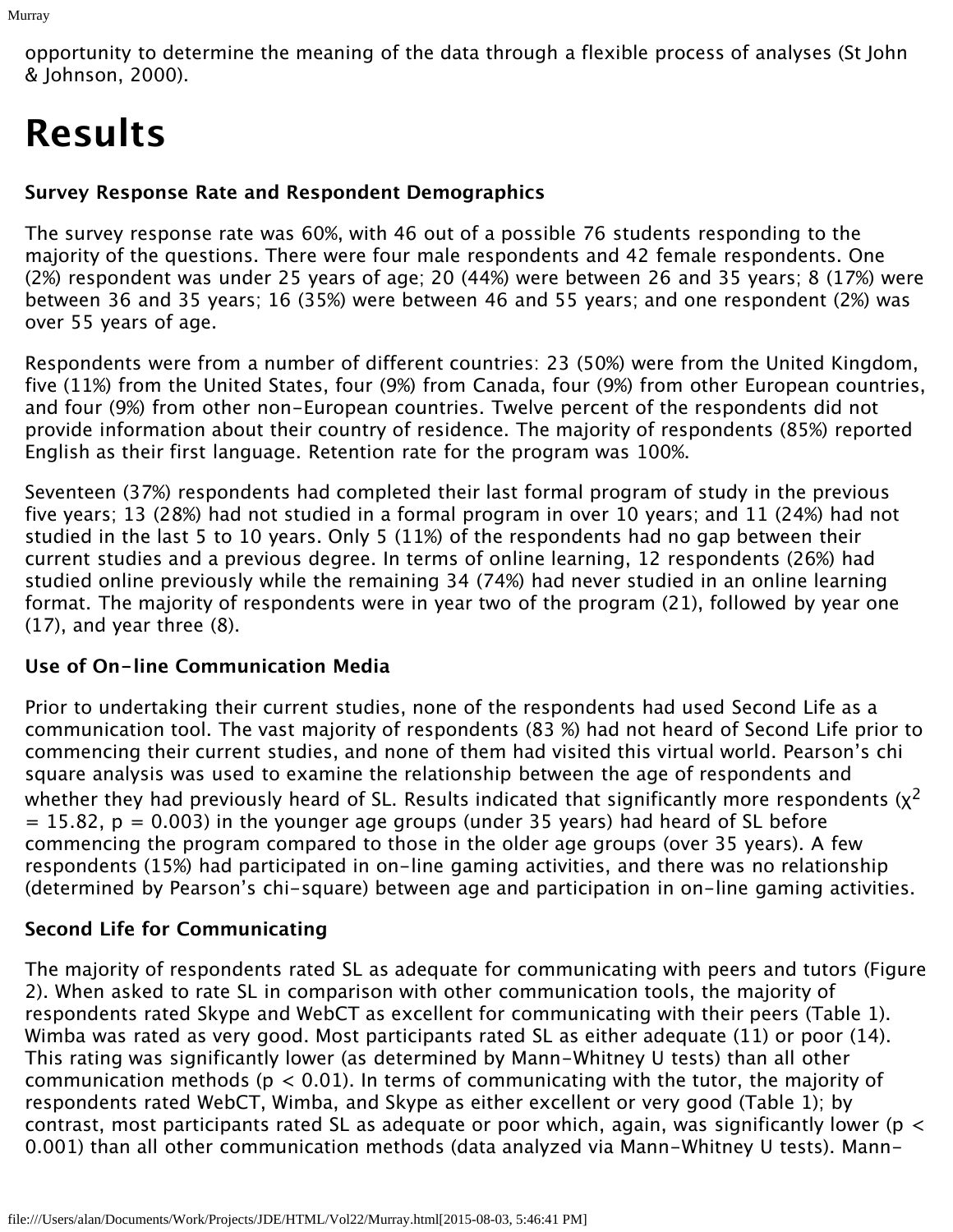Whitney U tests showed no significant difference between how respondents rated SL for communicating with peers or communicating with the tutor, although, numerically, SL was rated lower for communicating with peers (5 = poor) than was communicating with the tutor (4 = adequate).



**Figure 2: Respondents' rating of Second Life for communicating with peers and tutor**

Table 1: Respondents' rating of Second Life for communicating with peers and tutors compared with other communication tools ( $n = 46$  unless otherwise stated)

| $\mathbf{1}$ | $\overline{2}$ |                |                         |                |                |                |                |
|--------------|----------------|----------------|-------------------------|----------------|----------------|----------------|----------------|
|              |                | 3              | $\overline{\mathbf{4}}$ | 5 <sup>5</sup> | <b>Median</b>  | $ $ Mode $ $   | <b>IQR</b>     |
|              |                |                |                         |                |                |                |                |
| 18           | 15             | 8              | 5                       | $\mathbf 0$    | $\overline{2}$ | $\mathbf{1}$   | 3              |
| 8            | 14             | 13             | $\overline{3}$          | $\overline{7}$ | 3              | $\overline{2}$ | $\overline{4}$ |
| 20           | 17             | $\overline{7}$ | $\overline{2}$          | $\overline{0}$ | $\overline{2}$ | $\mathbf{1}$   | 3              |
| 10           | 5              | 6              | 11                      | 14             | $\overline{4}$ | 5              | $\overline{4}$ |
|              |                |                |                         |                |                |                |                |
|              |                |                |                         |                |                |                |                |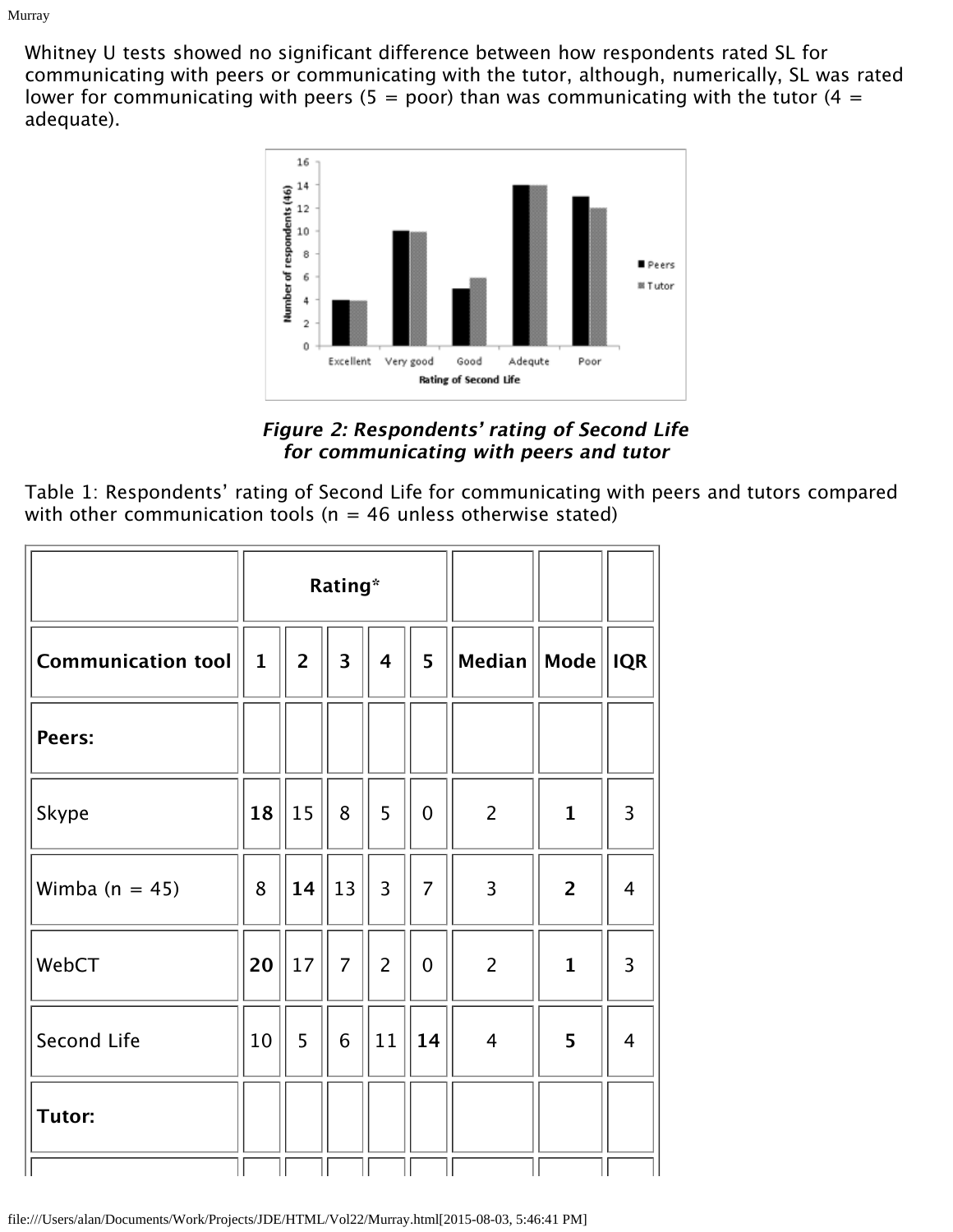Murray

| $\ $ Skype     |    |                |                |                |              | $\ 15\ $ 16 $\ $ 7 $\ $ 7 $\ $ 1 $\ $ 2 | $\overline{\mathbf{c}}$ | $\overline{4}$ |
|----------------|----|----------------|----------------|----------------|--------------|-----------------------------------------|-------------------------|----------------|
| Wimba (n = 45) | 13 | 12             | $8\,$          | $\overline{3}$ | 6            | $\overline{2}$                          | 1                       | 4              |
| WebCT          | 17 | 16             | $\bf 8$        | $\overline{4}$ | $\mathbf{1}$ | $\overline{2}$                          | $\mathbf{1}$            | 4              |
| Second Life    | 9  | 7 <sup>1</sup> | $\overline{3}$ | 14             | 13           | $\overline{4}$                          | $\overline{\mathbf{4}}$ | 4              |

 $*1$  = excellent; 2 = very good; 3 = good; 4 = adequate; 5 = poor

Ranking SL as a communication method, the majority of respondents ranked it as their second least preferred method of communicating. Most respondents preferred Skype, email, and the discussion board in WebCT (Table 2). Mann-Whitney U tests revealed SL to be ranked significantly  $(P < 0.001)$  lower than Skype, Wimba, WebCT and email, but higher than Twitter (P  $< 0.001$ ) and similar to Facebook. When asked to select their preferred method of communicating in the programme, 26 respondents (57%) reported the WebCT discussion boards as their preferred method of communicating in the program. The second preferred method chosen by 11 participants (24 %) was Skype (Figure 3). Two respondents selected SL as their preferred communication method (Figure 3). Asked about their preference for asynchronous and synchronous communication, 38 (83%) respondents reported that they preferred to use a mix of asynchronous and synchronous communication methods as opposed to using asynchronous or synchronous communication strategies alone.

Table 2: Respondents' ranking of Second Life compared with other communication tools

|                    |              |                |                                | Rank*      |                |                |                |                                                                       |                |            |
|--------------------|--------------|----------------|--------------------------------|------------|----------------|----------------|----------------|-----------------------------------------------------------------------|----------------|------------|
| Communication tool | $\mathbf{1}$ | 2 <sup>1</sup> | $3 \parallel 4$                |            | 5              |                |                | $ \boldsymbol{6}   \; \boldsymbol{7}  \,$ $ \boldsymbol{M}$ edian $ $ | $\vert$ Mode   | <b>IQR</b> |
| Skype ( $n = 46$ ) | 18           | 8 <sup>1</sup> | $\vert 11 \vert \vert 2 \vert$ |            | 3              | $ 4\rangle$    | $\overline{0}$ | $\overline{2}$                                                        | $\mathbf{1}$   | 5          |
| Wimba $(n = 45)$   | 6            | 10             | $6\phantom{a}$                 | 8          | 8              | $\overline{4}$ | $\overline{3}$ | $\overline{4}$                                                        | $\overline{2}$ | 6          |
| Email ( $n = 45$ ) | 18           | 13             | $6\overline{6}$                | $\sqrt{5}$ | $\overline{2}$ | $\overline{0}$ | $\mathbf{1}$   | $\mathbf{1}$                                                          | $\mathbf{1}$   | 6          |
| WebCT $(n = 46)$   |              | 34  7  2  2    |                                |            | 0              | 0              | $\parallel$ 1  | $\overline{2}$                                                        | $\mathbf{1}$   | 6          |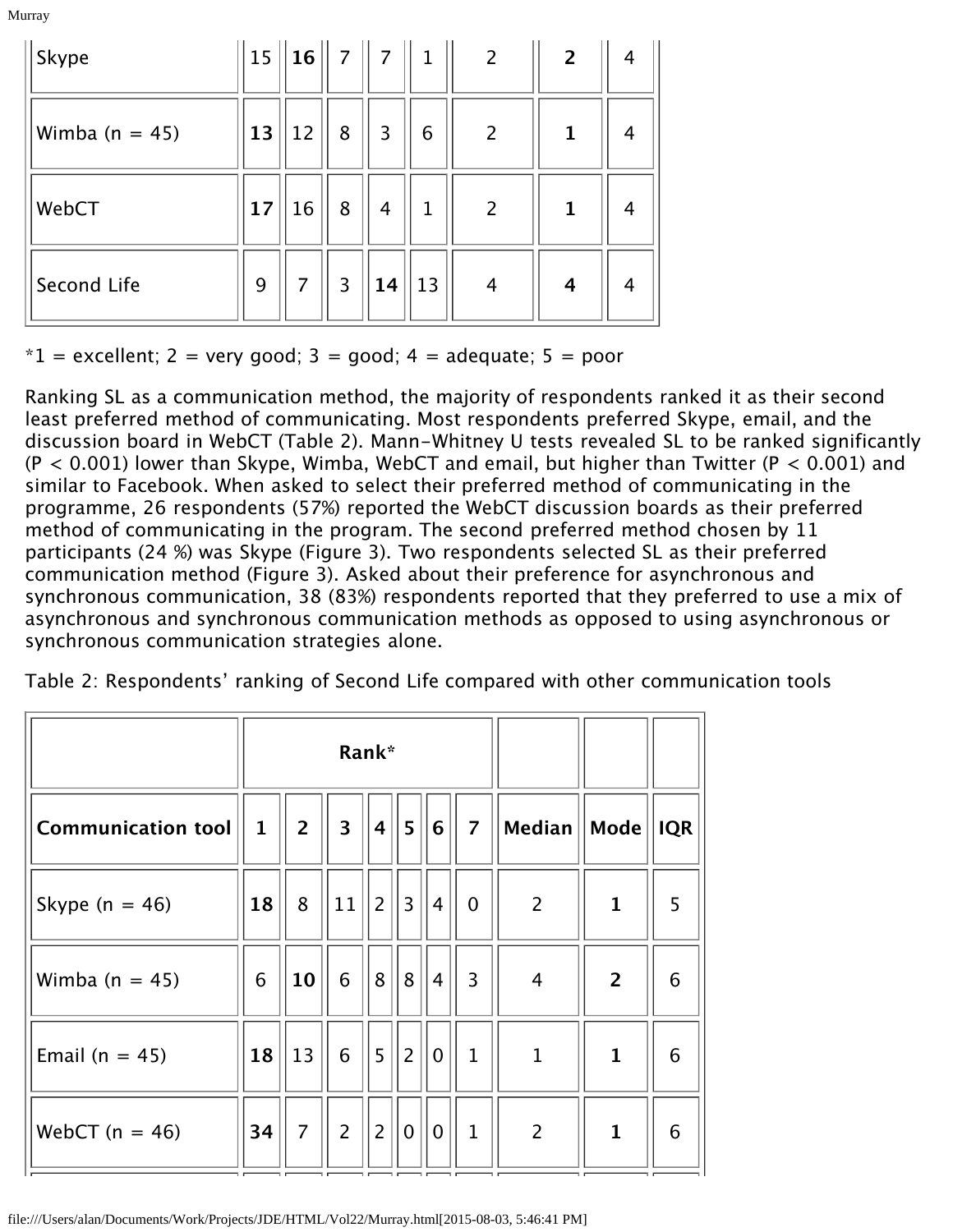Murray

| Facebook (n = 45)      | $\parallel$ 2 $\parallel$ | $\parallel$ 4 | $\parallel$ 8  | 7              |                | 8    9 |    | $\begin{array}{c c} \hline \end{array}$ 7 $\begin{array}{ c c }$ 5 | 6 | 6 |
|------------------------|---------------------------|---------------|----------------|----------------|----------------|--------|----|--------------------------------------------------------------------|---|---|
| Twitter ( $n = 43$ )   |                           | $\mathbf 0$   | $\mathbf 0$    |                | $\overline{4}$ | 6      | 30 |                                                                    |   |   |
| Second Life $(n = 46)$ | $\overline{3}$            | 1.5           | 5 <sup>5</sup> | $\overline{4}$ | 8              |        | 16 |                                                                    |   | 6 |

#### $*1$  = most preferred; 7 = least preferred



**Figure 3: Respondents' preferred method of communicating** 

#### **Second Life for Community Building**

Twenty-two respondents (48%) reported SL as making them feel part of a community of learners, while 24 did not (52%). When asked to rate SL on a scale of 1 to 5 (with 1 being excellent and 5 being poor) for promoting a sense of community, 13 respondents (29%) reported SL as adequate. Ten respondents (2%) reported SL as very good and 11 (24%) selected poor. The majority (36, 80%) of respondents did not feel that SL improved their capacity to form social networks in the program. Compared with other tools (data analyzed via Mann-Whitney U tests), SL was rated lower than Skype, WebCT, and Wimba ( $p < 0.05$ ) for promoting a sense of community between students (Table 3). SL rated similarly to Facebook and email but higher than Twitter (p < 0.01) for promoting community. When asked to rate SL for feeling connected with the university, the majority of respondents (20, 44%) reported SL as poor. Asked about other communication tools, the majority of respondents reported the use of WebCT as either excellent (12) or very good (11) for feeling connected to the university. All other options were reported as either adequate or poor (Table 4).

For communication outside of scheduled tutorial sessions, 12 respondents reported using SL for this purpose; 32 did not use SL outside of the course; and two used it only with encouragement from other students. When asked about which communication tools they used outside formal sessions, WebCT, email, and Skype were used by 98%, 91% and 85% of respondents, respectively. One-third of respondents used Wimba and a small number (15%) used Facebook.

Respondents who felt that SL improved their capacity to form social networks were asked to provide further information about how SL did this. A small number of respondents ( $n = 4$ )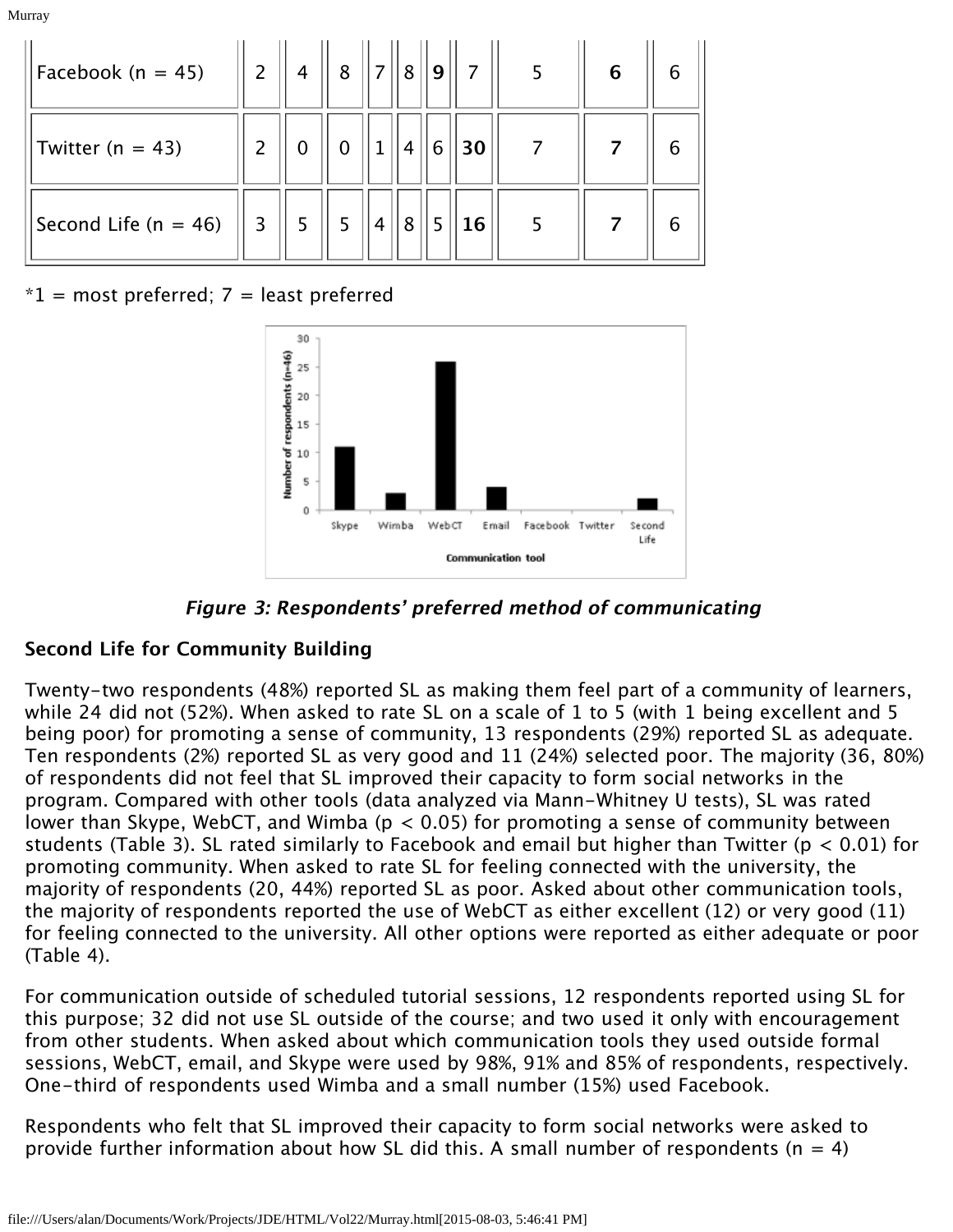provided further information. In general, their descriptions of how SL improved their capacity to form social networks focused on getting to know each other better because of the immediacy of SL. They also spoke about enhanced personal interaction:

**Comment 1:** Certainly helped with the group work. Found that we not only discussed the work but got to know each other a lot more. The avatars brought in humour which helped break down the barriers.

**Comment 2:** We could arrange to meet to discuss tasks, which led to getting to know one another much better as we are all remote users distance learning therefore gives you the University experience in a virtual world.

**Comment 3:** It gave you an image… just seemed more personal.

**Comment 4:** Yes…..but no more than other media like Skype.

Table 3: Respondents' rating of Second Life for promoting a sense of community among students compared with other communication tools ( $n = 46$  unless otherwise stated)

|                      |                |                | Rating*                 |                         |                |                |              |                |
|----------------------|----------------|----------------|-------------------------|-------------------------|----------------|----------------|--------------|----------------|
| Communication tool   | $\mathbf{1}$   | $\overline{2}$ | $\overline{\mathbf{3}}$ | $\overline{\mathbf{4}}$ | 5              | Median         | $ $ Mode $ $ | <b>IQR</b>     |
| Skype                | 15             | 15             | 12                      | $\overline{1}$          | 3              | $\overline{2}$ | 1 & 2        | $\overline{4}$ |
| Wimba $(n = 43)$     | 5              | 13             | 15                      | $\overline{4}$          | 6              | $\overline{3}$ | 3            | $\overline{4}$ |
| Email                | $\overline{7}$ | 9              | 9                       | 16                      | 5              | 3              | 4            | $\overline{4}$ |
| WebCT                | 18             | 16             | 8                       | $\overline{2}$          | $\overline{2}$ | $\overline{2}$ | $\mathbf{1}$ | $\overline{4}$ |
| Facebook             | $\overline{2}$ | 5              | 14                      | 13                      | 10             | $\overline{4}$ | 3            | $\overline{4}$ |
| Twitter ( $n = 38$ ) | $\overline{0}$ | $\overline{2}$ | $\overline{3}$          | $\overline{7}$          | 26             | 5              | 5            | $\overline{3}$ |
| Second Life          | $\overline{4}$ | 11             | 5                       | 15                      | 11             | $\overline{4}$ | 4            | $\overline{4}$ |

 $*1$  = excellent; 2 = very good; 3 = good; 4 = adequate; 5 = poor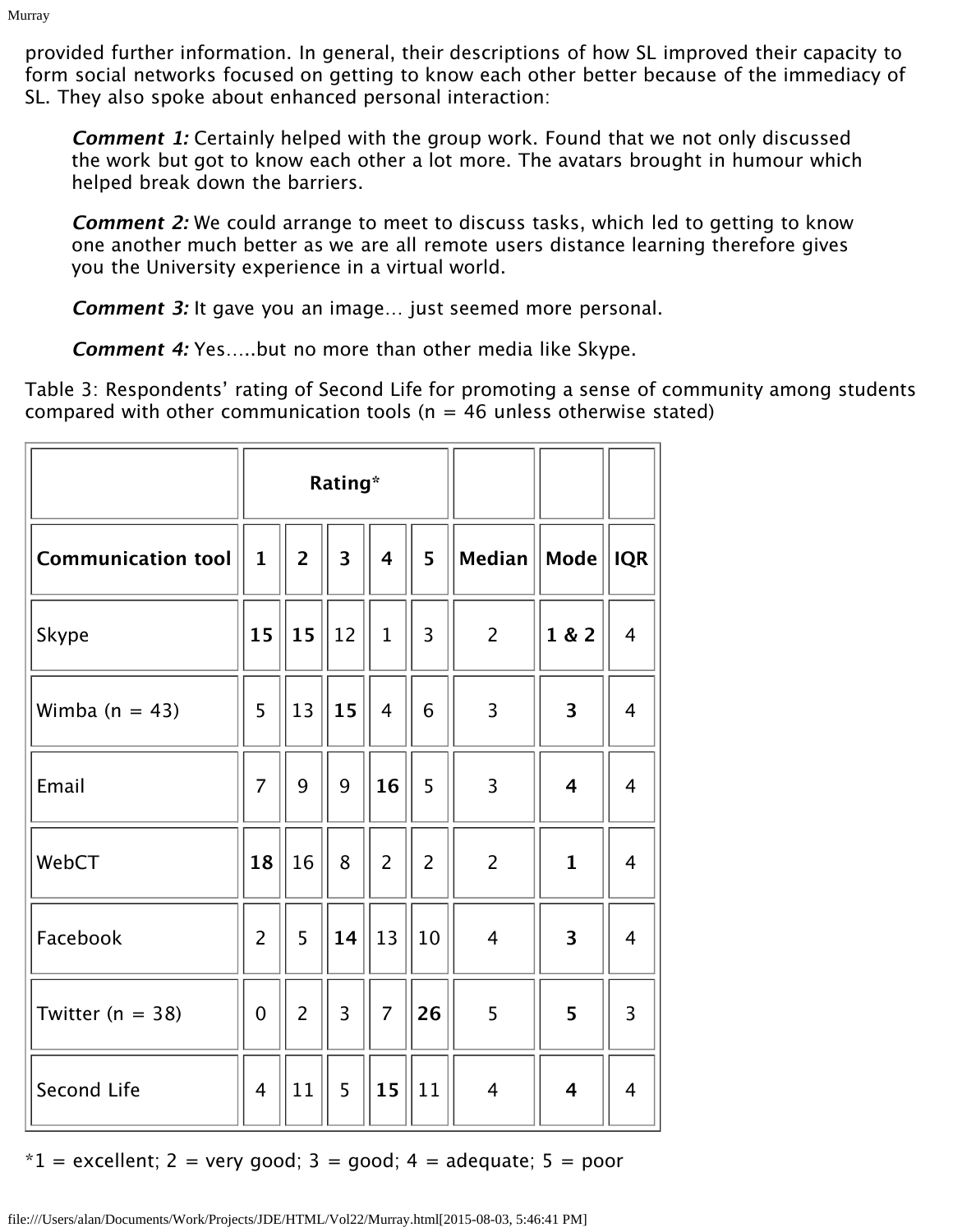Table 4: Respondents' rating of Second Life for feeling connected with the University compared with other communication tools used for tutorial sessions ( $n = 46$  unless otherwise stated)

|                           |              |                | Rating*                 |                         |                |                        |                           |     |
|---------------------------|--------------|----------------|-------------------------|-------------------------|----------------|------------------------|---------------------------|-----|
| <b>Communication tool</b> | $\mathbf{1}$ | $\overline{2}$ | $\overline{\mathbf{3}}$ | $\overline{\mathbf{4}}$ | 5              | $\vert$ Median $\vert$ | $\vert\vert$ Mode $\vert$ | IQR |
| Skype                     | 6            | $\overline{7}$ | 9                       | 12                      | 12             | $\overline{4}$         | 4 & 5                     | 4   |
| Wimba $(n = 43)$          | 6            | $\overline{3}$ | 12                      | $\vert$ 10 $\vert$      | $\vert$ 13     | $\overline{4}$         | 5                         | 4   |
| WebCT                     | 12           | 11             | 8                       | 8                       | $\overline{7}$ | 2.5                    | $\mathbf{1}$              | 4   |
| Second Life               | 6            | $\overline{7}$ | 5                       | 9                       | 19             | $\overline{4}$         | 5                         | 4   |

 $*1$  = excellent; 2 = very good; 3 = good; 4 = adequate; 5 = poor

#### **Second Life for Learning**

Twenty-three (51%) respondents reported the tutorial sessions in SL to be beneficial to their learning while 22 (49%) did not. When asked to rate SL as an educational tool, the majority (26%) chose somewhat valuable. When asked to rate the tutor-led tutorial sessions carried out in SL, the majority rated them as either extremely (14) or reasonably (14) beneficial. Pearson's chi-square analysis revealed a significant relationship between how respondents rated SL for communicating with peers ( $x^2 = 22.50$ ,  $p < 0.001$ ) and tutors ( $x^2 = 19.81$ ,  $p = 0.001$ ) and how beneficial they felt the tutorial sessions were. Those who rated SL as excellent, very good, or good for communicating reported that the tutorials in SL were either extremely or reasonably beneficial to their learning; conversely, those who found that SL was poor for communicating reported that it was non-beneficial to their learning. Spearman's rank correlation tests showed no correlation between the timing of orientation to SL and whether the participants found it to be beneficial to learning. When comparing content-specific tutorials conducted with various technologies (Table 5), the majority of respondents reported Skype (34), Wimba (29) and WebCT (34) to be either excellent or very good. Based on Mann-Whitney U tests, SL was rated significantly (P < 0.01) lower than all other communication tools; most respondents reported SL as either adequate or poor (27). A similar pattern was observed for increasing students' engagement with their learning, with SL rating significantly ( $P < 0.001$ ) lower than all other methods of communicating when data were compared using Mann-Whitney U tests (Table 6).

Table 5: Respondents' rating of tutorial sessions conducted through different communication tools for the purpose of increasing understanding of the subject area ( $n = 46$  unless otherwise stated)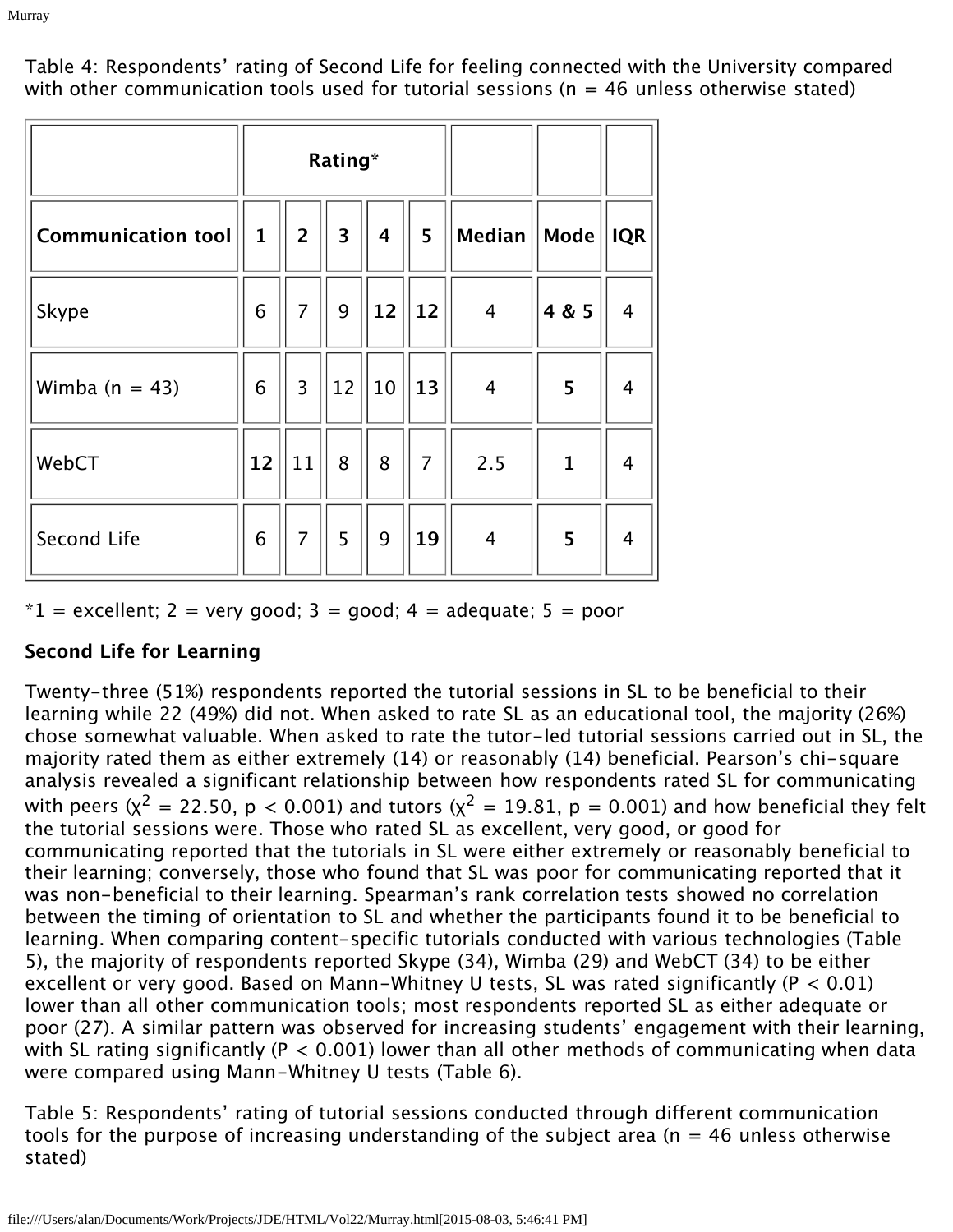|                    |              |             | Rating*                 |                |                |                         |              |                |
|--------------------|--------------|-------------|-------------------------|----------------|----------------|-------------------------|--------------|----------------|
| Communication tool | $\mathbf{1}$ | $2^{\circ}$ | $\overline{\mathbf{3}}$ | 4              | 5 <sup>1</sup> | $\vert$ Median $\vert$  | Mode         | <b>IQR</b>     |
| Skype              | 19           | 15          | 9                       | $\overline{3}$ | $\mathbf 0$    | $\overline{2}$          | $\mathbf{1}$ | 3              |
| Wimba ( $n = 44$ ) | 17           | 12          | 6                       | $\overline{4}$ | 5              | $\overline{2}$          | $\mathbf{1}$ | 4              |
| WebCT              | 17           | 17          | $\vert$ 7 $\vert$       | 5              | $\mathbf 0$    | $\overline{2}$          | 1 & 2        | $\overline{3}$ |
| Second Life        | 3            | 11          | 5 <sup>1</sup>          | 17             | 10             | $\overline{\mathbf{4}}$ | 4            | 4              |

 $*1$  = excellent; 2 = very good; 3 = good; 4 = adequate; 5 = poor

Table 6: Respondents' rating of tutorial sessions conducted through different communication tools for the purpose of increasing engagement with learning ( $n = 46$  unless otherwise stated)

|                    |              |                | Rating*                 |                         |              |                |                         |                |
|--------------------|--------------|----------------|-------------------------|-------------------------|--------------|----------------|-------------------------|----------------|
| Communication tool | $\mathbf{1}$ | $\overline{2}$ | $\overline{\mathbf{3}}$ | $\overline{\mathbf{4}}$ | 5            | Median    Mode |                         | <b>IQR</b>     |
| Skype              | 18           | 18             | $\binom{1}{5}$          | $\vert$ 5               | $\mathbf 0$  | $\overline{2}$ | 1 & 2                   | $\overline{3}$ |
| Wimba $(n = 45)$   | 17           | 11             | 8                       | $\overline{4}$          | 5            | $\overline{2}$ | $\mathbf{1}$            | $\overline{4}$ |
| WebCT              | 19           | 17             | 7                       | $\overline{2}$          | $\mathbf{1}$ | $\overline{2}$ | $\mathbf{1}$            | $\overline{4}$ |
| Second Life        | 9            | $6\phantom{1}$ | 5                       | 14                      | 12           | $\overline{4}$ | $\overline{\mathbf{4}}$ | $\overline{4}$ |

 $*1$  = excellent; 2 = very good; 3 = good; 4 = adequate; 5 = poor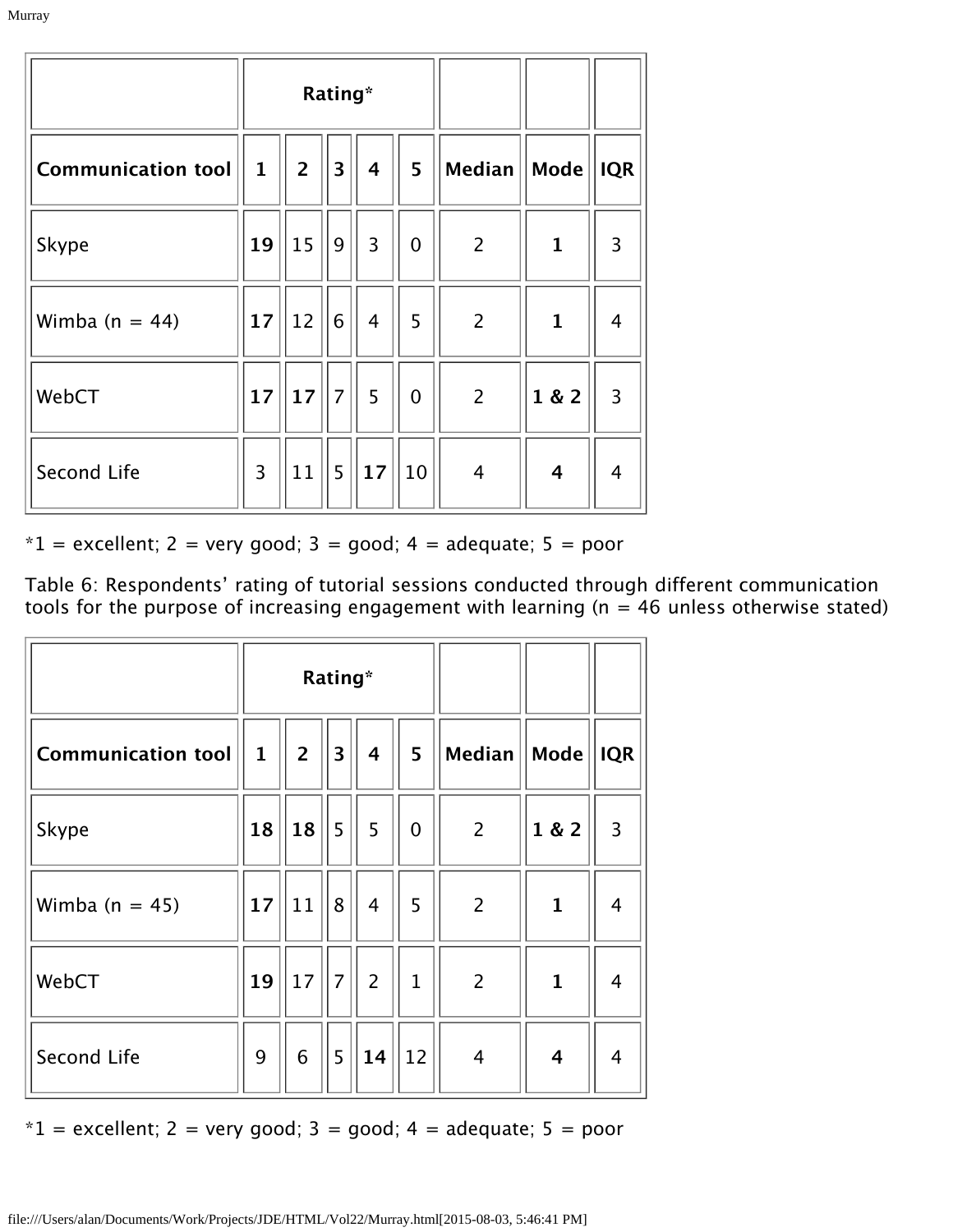Respondents who felt SL benefited their learning were asked to provide further information. A small number of respondents ( $n = 6$ ) provided additional information. Respondents' descriptions of how they felt SL benefited their learning reflected ideas about "real-time," immediacy, and personal interaction:

**Comment 1:** It allowed for a more efficient communication between students and instructor. One of the biggest drawbacks that I've found in this programme is that it is very easy for a student to feel alone and alienated in this programme. Second Life is another method by which to increase the participation of the students.

**Comment 2:** We got to know one another more personally, it was so interactive.

**Comment 3:** It was good to discuss areas of learning at the same time, like in a classroom environment. You also learn from other people's questions and answers. You could type a question or thought at the same time as someone else speaking, so the communication is freer, although it does mean you get more than one conversation happening at the same time. It's also good to be able to access all the conversation in text, within or post session, so that you don't miss anything.

#### **General Perceptions of Second Life**

Respondents were asked to provide feedback on what they liked about Second Life. A high proportion (78%) of respondents provided free text comments in response to this question. Four themes emerged from these responses; the main two themes were that it was fun and a bit different ( $n = 12$ ) and that it promoted a sense of community and reduced feelings of isolation (n  $= 11$ ). A number of students (n = 6) liked the real-time, interactive way of communicating. A few students ( $n = 5$ ) reported that they liked nothing about SL (Table 7).

Table 7: Prevalence of themes based on what respondents liked about using Second Life ( $n = 36$ )

| <b>Theme</b>                                    | <b>Prevalence</b> | Evidence                                                                                             |
|-------------------------------------------------|-------------------|------------------------------------------------------------------------------------------------------|
| Nothing                                         | 5                 | "Nothing particular."                                                                                |
| Fun and a bit different                         | 12                | "It was kind of fun, like a game."                                                                   |
| Real-time, interactive way<br>of communicating  | 6                 | "Possibility of direct communication with the group of<br>people from different parts of the world." |
| Sense of community and<br>feeling less isolated | 11                | "I thought the concept was excellent and there was a<br>sense of community there."                   |

Respondents were asked to give feedback on what they disliked about Second Life. A high proportion (78%) provided free text comments for this question. Five themes emerged (Table 9)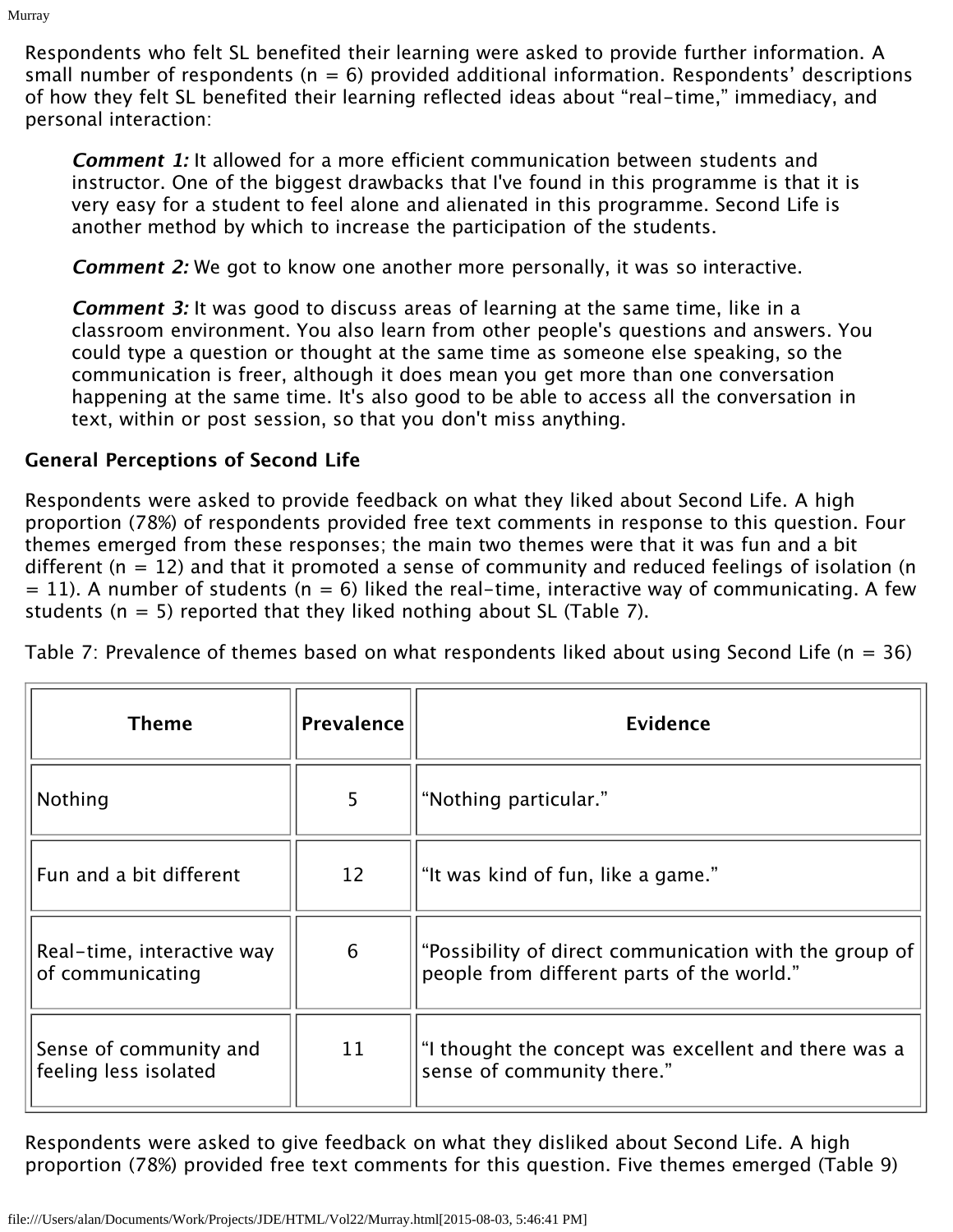from these responses, the main two being that it was just a game and distracted from learning (n  $= 13$ ) and that it was difficult to navigate and was time consuming (n  $= 11$ ). Six students disliked SL due to the technical issues they encountered with their computer specification and/or internet connection. A few students ( $n = 4$ ) reported that they disliked not knowing who people were and that they could be approached by anyone.

Table 8: Prevalence of themes and thoughts about what respondents disliked about using Second Life  $(n = 36)$ 

| <b>Theme</b>                                                                       | Prevalence     | Evidence                                                                                                                                                                                                                                           |
|------------------------------------------------------------------------------------|----------------|----------------------------------------------------------------------------------------------------------------------------------------------------------------------------------------------------------------------------------------------------|
| Nothing                                                                            | 2              | "Nothing particular."                                                                                                                                                                                                                              |
| Just a game and<br>distracted from learning                                        | 13             | "Just a toy/game. It made me feel a bit distracted<br>from the topic of discussion."                                                                                                                                                               |
| Difficult to navigate and<br>time consuming                                        | 11             | "Learning to steer and operate the avatar took some<br>investment in time and could be distracting."                                                                                                                                               |
| Not knowing who people<br>are and being approached<br>by anyone                    | $\overline{4}$ | "Not knowing who anyone is, the different names<br>make it confusing, not always sure who you are<br>talking to. Anyone will 'message' youeven if you do<br>not want them to!"<br>"Outside your own learning areas there were lots of<br>weirdos." |
| Technical issues due to<br>computer specification<br>and/or internet<br>connection | 6              | "I found that Second Life could be a little slow, but this<br>was probably more to do with my internet<br>connection."                                                                                                                             |

### **Discussion**

#### **Second Life for Communicating**

The majority of students rated SL as adequate or poor for communicating with their peers and their tutor. Conversely, Skype, Wimba, and WebCT discussion boards were rated by most students as either excellent or very good. While there is a lack of literature comparing SL with other methods of communicating and learning in distance-based contexts, in a study by Lowe (2008),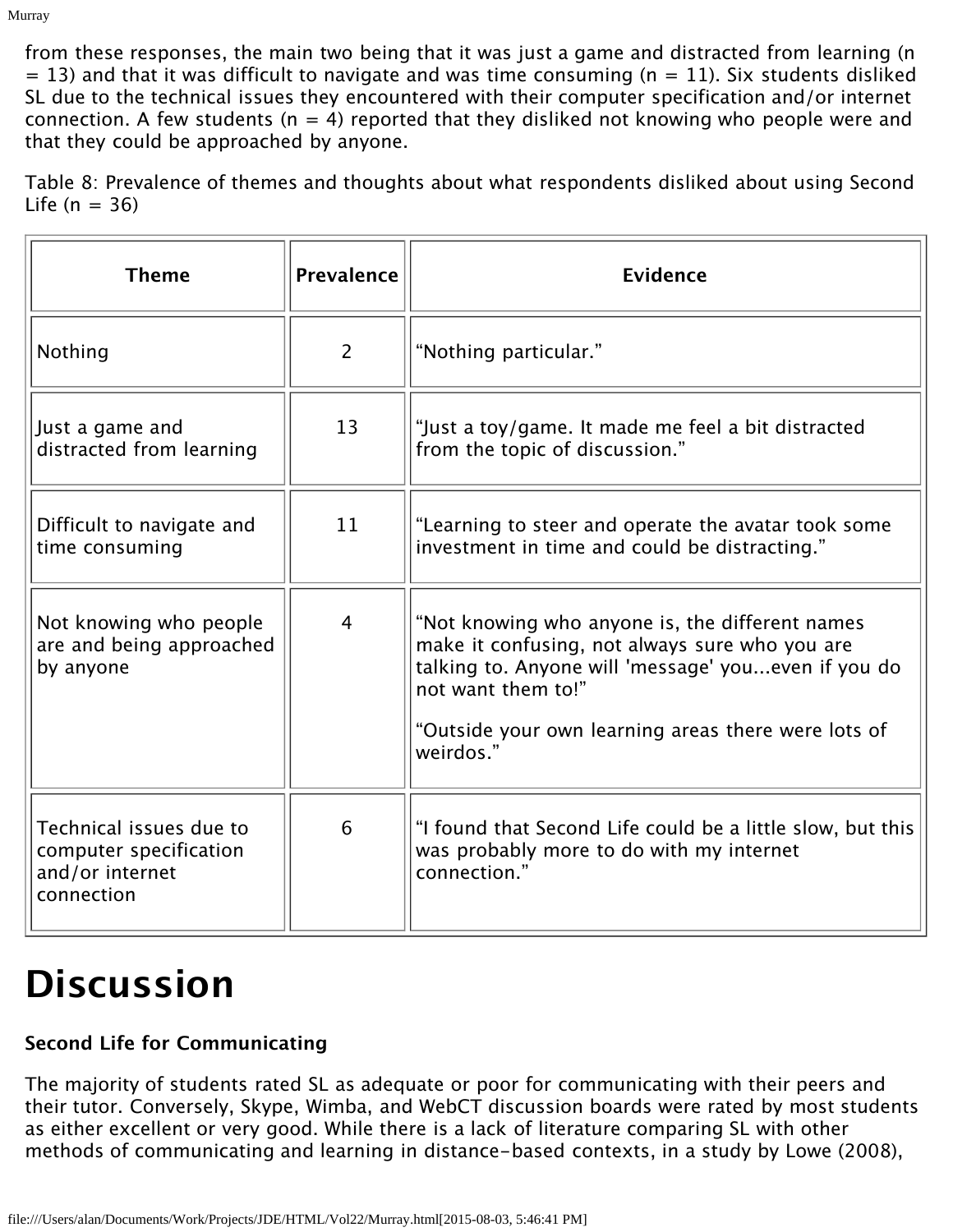students reported SL to be a better way to learn than asynchronous on-line interaction (e.g., discussion forums); they also reported SL to be better than other forms of synchronous communication in courses although details of the other forms of synchronous courses were not provided. The conflict in findings between this present study and Lowe's (2008) may be explained by the nature of the tasks undertaken in SL; in Lowe's (2008) study, students undertook all of their learning in SL as opposed to the current study where SL was used to hold synchronous tutorials as part of a course run in WebCT. Respondents in the current study reported WebCT discussion boards to be their preferred method of communicating in the program. At the same time, a large proportion (83%) of students preferred a mix of asynchronous and synchronous communication rather than one or the other. The preferred form of synchronous communication was Skype; SL was the least preferred. It is likely that the nature of use of SL in the current study affected the findings. Importantly, SL was only used for text-based synchronous tutorial sessions. The use of audio for tutorial sessions in SL is problematic, since there are no visual cues prior to someone talking which can result in many people speaking at once. Skype offers real-time synchronous communication, without similar technical issues and with a shorter learning curve than SL. Some of the free text comments offered by the students pointed out the shortcomings of SL. One student stated the following: "If we could have virtual lectures, with slides etc., then it would be great. Otherwise it's not much different from Skype in terms of communication."

While some students reported the real-time interactivity of SL as something they liked, a few did not like this same anonymity. Edirisingha et al. (2009) have reported that students enjoy discussions in SL since they can see their own and others' avatars. Not knowing who the students were talking to, coupled with the fact that anyone could message them, was an issue for some students in this study. A few students reported that there were "lots of weirdos" in SL, especially when they first entered Orientation Island. According to Warburton (2009), trust and authenticity are critical factors linked to the barriers associated with using SL. By comparison, Skype offers students the chance to know who they are communicating with and who is currently on-line; one student stated the following:

Skype allows you to see who's in when you turn on your computer. Second Life doesn't have that ability. It made "chatting" in Second Life more difficult that you'd have to set an appointment with someone. My best friends in the program were on Skype and I could drop in for a five minute chat with them because I knew they were there.

It would appear that the timing of orientation to SL affected users' rating of this virtual world. Those introduced to SL immediately before using it as a learning environment rated it more highly than did those whose orientation sessions were not closely linked to the tutorial sessions. This result may be related to just-in-time training in that those who experienced the orientation session close to using SL felt more prepared to use it and were more comfortable than other students. The overall lower rating of SL in relation to many of the communication media may be attributable to the amount of time spent in SL compared to time spent using these other technologies. Since time on task is an important factor in learning (Clark, 2011), it is possible that the students in this current study did not spend enough time in SL to become familiar with it or as comfortable with using it compared to some of the other communication tools that they used more frequently.

#### **Second Life for Community Building**

There was no consensus about SL promoting a sense of community in the program, with equal numbers of students feeling that it did and did not. Compared to other tools, SL was rated lower than Skype, WebCT and Wimba but similar to Facebook and email in promoting a sense of community. McKerlich et al. (2011) found that the majority of participants in courses held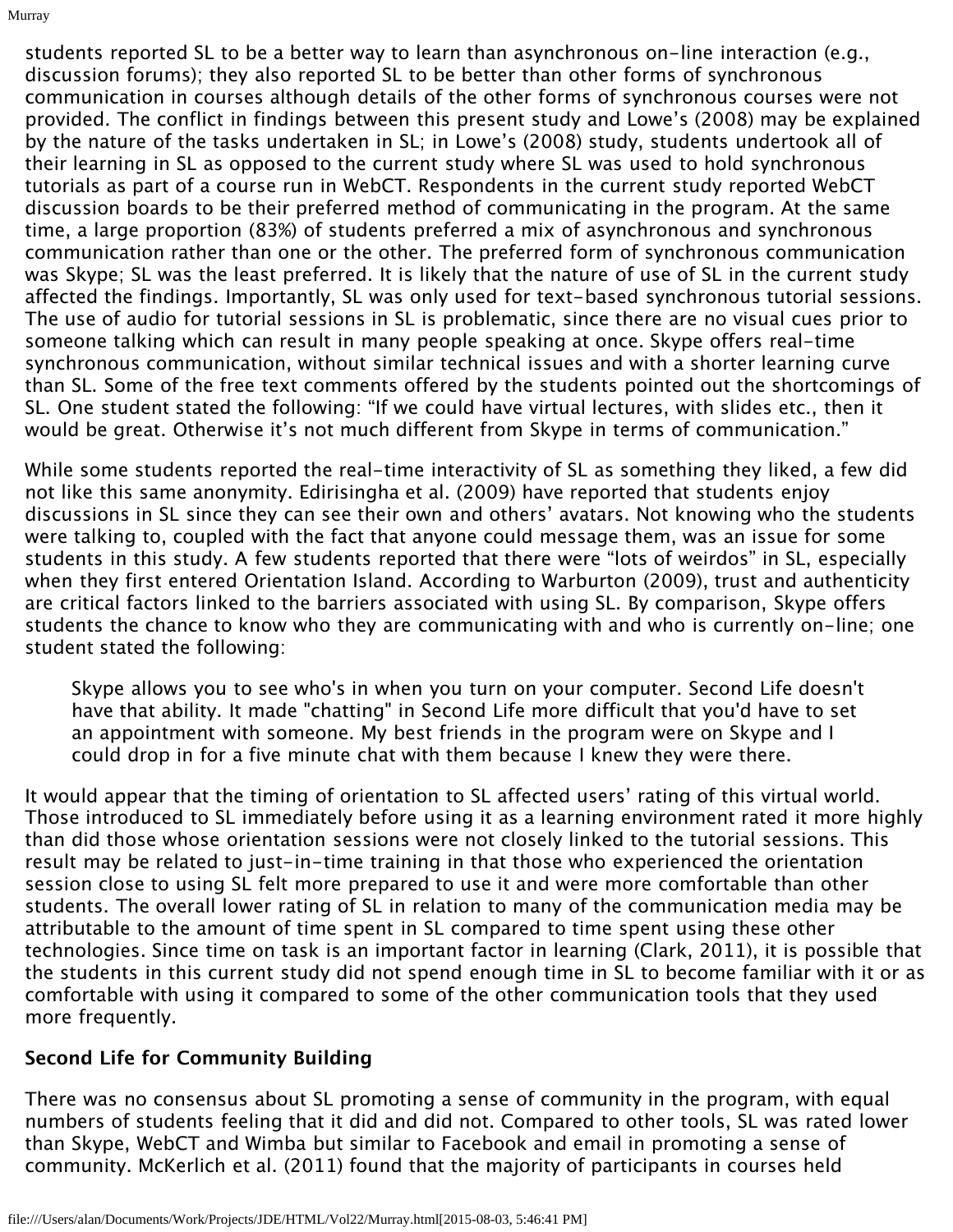exclusively in virtual worlds experienced a sense of community. Similarly, De Lucia (2009) reported that students using SL felt a sense of belonging to a learning community. It is likely that the students in this current study did not visit SL enough to be comfortable using it and to build a sense of community. Additionally, the issues with identity and feelings of anonymity reported by some students may have hindered their ability to experience a sense of community in SL. In other media, they knew who everyone was. This idea was presented in some of the free text comments, "Not knowing who anyone is… the different names make it confusing, not always sure who you are talking to." Such sentiments align with Warburton's (2009) description of identity issues in relation to the use of SL. The anonymity in SL in this current study may have fostered feelings of distrust which may have hindered or prevented the development of a sense of community for some students. While the forms of identity used in SL may be advantageous for some, for others, it may be inhibitory and lead to a decreased sense of community.

The majority of students in the current study did not feel that SL facilitated the formation of social networks. This finding concurs with the work of McKerlich et al. (2011) who found that, when assessing cognitive, teaching, and social presence in SL, social presence was rated lowest. This idea is unusual given that SL was designed as a social networking platform to encourage social interaction. It also conflicts with other research. For example, Baker et al. (2009) reported that, by using SL in an informal setting, students felt more comfortable interacting with their instructors and other students, making them more comfortable with the technology and leading to a stronger sense of engagement with its use in subsequent studies. Social presence appears to vary according to the purpose of the interaction (Akyol & Garrison, 2014). McKerlich et al. (2011) did not observe a strong social presence among students using SL which they attributed to the students' perception that any engagement in online activities should be as solely educational. However, it is well documented that social presence is strongly related to learning (Richardson & Swan, 2003) and important to creating conditions for sharing and challenging ideas through critical discourse (Garrison & Cleveland-Innes, 2005). Social presence is also imperative for the development of a learning community and cultivating an environment of trust where participants feel free to collaborate. It is possible that the students in this current study did not experience this environment of trust due to the previously noted identity concerns. This idea is described by Warburton (2009) as the in-world profile of each avatar and how specific profiles limit the social discovery of others. This identity exists only within the virtual world and is not carried into the real-world environment. Conversely, other communication media such as Facebook and Skype may be perceived to better facilitate the social discovery of others. It is possible that developments in the scaffolding of avatars may facilitate the extension of in-world activities into the real world environment. Such advances could counter perceptions, such as those reported here, of SL not facilitating the formation of social networks.

The majority of students (70%) did not use SL for communicating outside of the scheduled tutorial sessions which differs from the findings of De Lucia et al. (2009) who found that many of the students in their study expressed high interest in using SL to meet classmates. The difference between the current study and the De Lucia et al. (2009) study is how SL was used. In De Lucia et al.'s study, students experienced the majority of their learning, including virtual lectures and collaborative group work, within SL. Specific recreational spaces were created to favor informal communication and socialization. It has been reported that creating a virtual space where students can congregate appears essential to a sense of community among students (Tait, 2014). Although Easter Bush Farm in the current study provided this opportunity for students, it is possible that these students did not visit SL enough to feel comfortable using this place for communication outside of the scheduled activities. One student remarked, "I'd say it's simply a matter of being more comfortable using other means of communication." Further work to evaluate frequency of use and perceptions of SL would be valuable. Clark (2011) endeavoured to evaluate visitor data in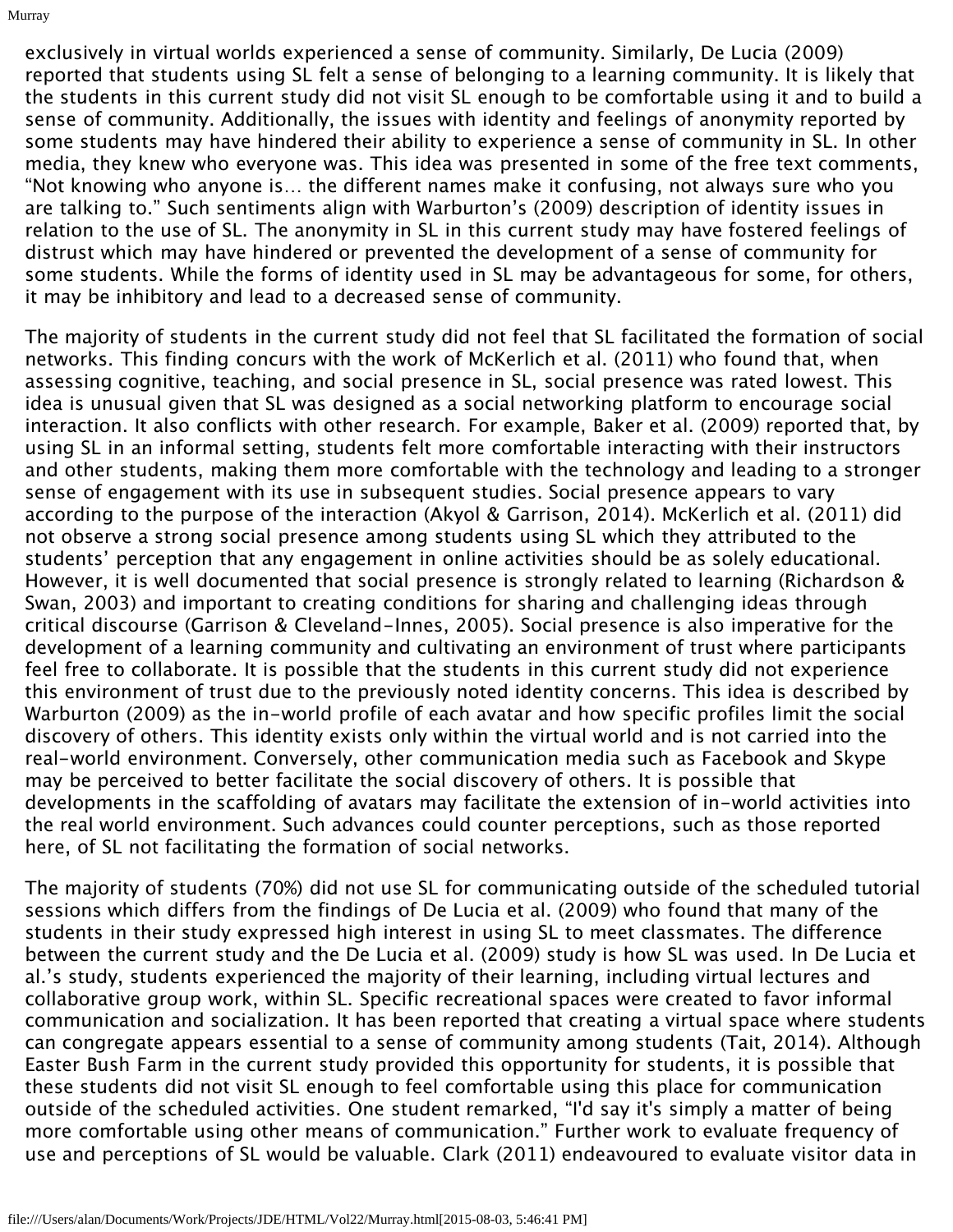Genome Island, an interactive laboratory environment in SL, for evidence of student engagement with learning; however, no clear picture emerged due to issues with distinguishing students from other visitors to the area. In this study, Easter Bush Farm housed various interactive elements: videos, quizzes and data on animals/management. Data on students' engagement with these learning objects were not captured in this study.

#### **Second Life for Learning**

There was no consensus about whether SL facilitated student learning with almost equal numbers of students feeling that it did and did not. Overall, students rated SL as somewhat valuable as an educational tool. Lowe (2008) found that the majority of students found SL to be beneficial to their understanding of science when used exclusively to teach a science course. Conversely, in the current study, the majority of students rated SL as either adequate or poor in terms of increasing their understanding of the subject and engagement for the purpose of learning. This result may be attributable to SL being regarded by some to be an invalid educational space; one of the ideas presented in the free text comments was that SL was simply a game which distracted from learning. This idea may be related to the students not using SL enough and/or only using it as a supplementary way of communicating. The majority of students rated Skype, Wimba, and WebCT discussion boards as either excellent or very good for promoting understanding of the subject and engagement. It would appear that students' rating of SL for learning is related to how they felt about SL as a communication medium. It would also appear that the learning activities built in SL are likely to affect students' perceptions of whether or not SL benefits learning. In the current study, students used SL for text-based tutorial sessions which were conducted with other communication media as well. SL did not rate as highly as the other media. This finding may be due to identity issues, technical issues, time involved in learning to use SL, and the barriers described by Warburton (2009). SL may be better used as a complete virtual learning environment where all learning materials and activities are housed, than as a complementary communication and learning tool. Some students in the current study described SL as another technology they had to learn to use. This sentiment may tie into the perception that SL did not benefit learning. It also corresponds with the comments made by some students about SL distracting them from their learning. The perception that SL does not increase the capacity of students to form social networks is likely connected with their perceptions about SL and learning. Cobb (2011) reported that students' perceptions of online social presence contributed significantly to their perceptions about overall learning.

### **Conclusion**

This study explored students' use and perceptions of SL compared with other communication media in a part-time distance Master's program at a large UK University. Results revealed that the majority of students rated SL lower than other communications media including email, WebCT discussion boards, and Wimba for facilitating communication, promoting the formation of social networks, fostering a sense of community, and supporting learning. It is possible that the students in this study did not visit SL enough to become familiar and comfortable with the environment. Additional work is required to further explore these findings. It could also be beneficial to look at the use of SL by a younger group of learners with greater comfort with gaming and virtual reality. Finally, it would be worthwhile to evaluate the investment involved in using SL in terms of training costs, just in time supports, and the creation of course-specific objects and settings.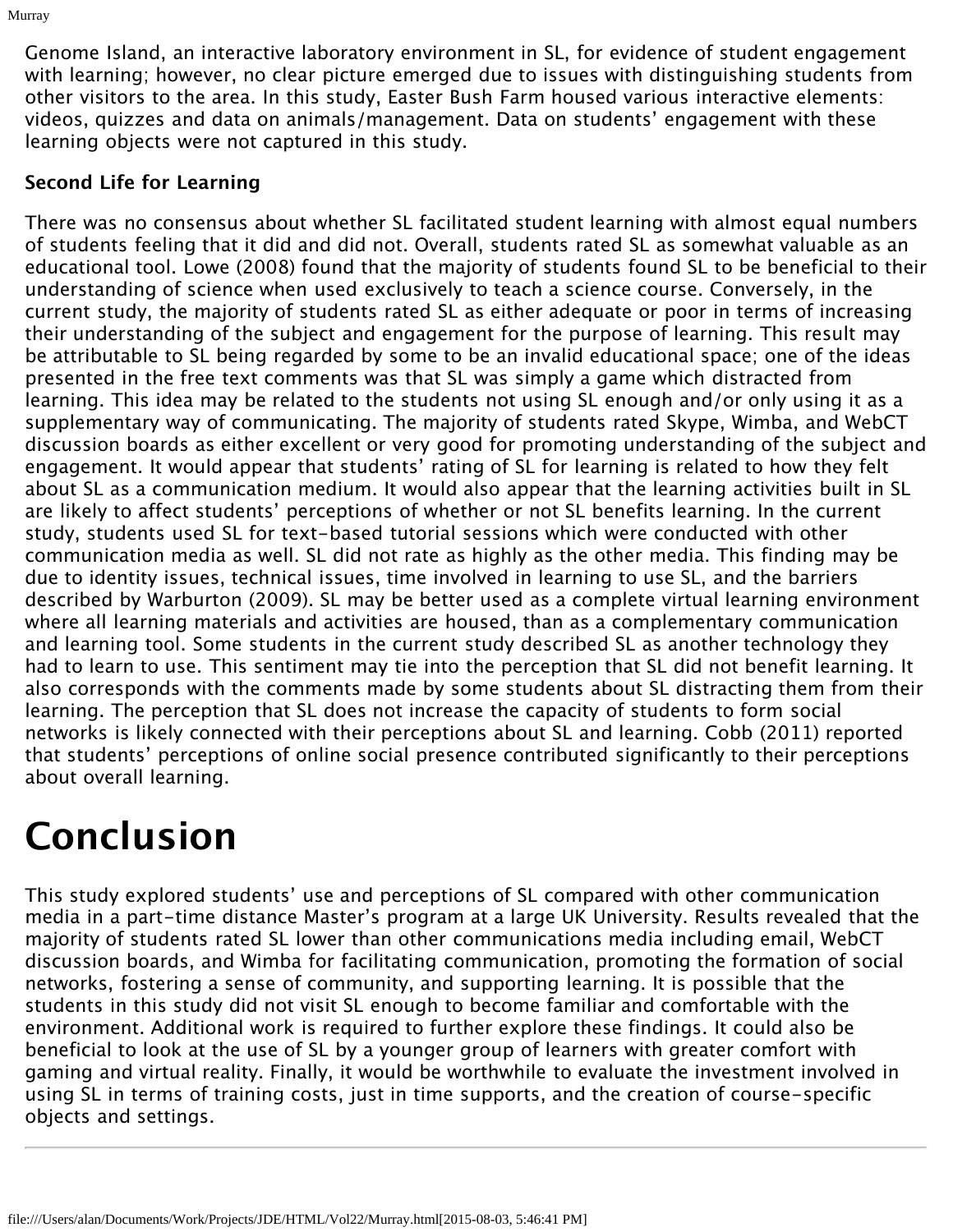### **References**

- 1. Abrami, P. C., Bernard, R. M., Bures, E. M., Borokhovski, E., & Tamim, R. M. (2011). Interaction in distance education and online learning: using evidence and theory to improve practice. **Journal of Computing in Higher Education, 23,** 82-103.
- 2. Akyol, Z., & Garrison, D. R. (2014). The development of a community of inquiry over time in an online course: Understanding the progression and integration of social, cognitive and teaching presence. **Journal of Asynchronous Learning Networks, 12**(3-4), 3-22.
- 3. Alexander, S., & Boud, D. (2001). Learners still learn from experience when online. In **Teaching and learning online: Pedagogies for new technologies**. London: Kogan.
- 4. Baker, S. C., Wentz, R. K., & Woods, M. M. (2009). Using virtual worlds in education: Second Life as an educational tool. **Teaching of Psychology, 36,** 59-64. doi: 10.1080/00986280802529079
- 5. Bates, A. W. (2005). **Technology, e-learning and distance education** (2nd ed.). London, UK: Routledge.
- 6. Beldarrain, Y. (2012). Distance education trends: Integrating new technologies to foster student interaction and collaboration. **Distance Education, 27**(2), 139-153.
- 7. Bielaczy, K., & Collins, A. (1999). Learning communities in classrooms: A reconceptulisation of educational practice. In C. M. Reigeluth (Ed.), **Instructional-design theories and models, a new paradigm of instructional theory** (Vol. 2, pp. 269-292). New Jersey: Lawrence Erlbaum Associates.
- 8. Carr, S. (2000). As distance education comes of age. The challenge is keeping the students. **Chronicle of Higher Education, 46**(23), A39-A41.
- 9. Cheung, C. M. K., Chiu, P.-Y., & Lee, M. K. O. (2011). Online social networks: Why do students use Facebook? **Computers in Human Behaviour, 27**(4), 1337-1343.
- 10. Chickering, A., & Ehrmann, S. E. (1996). Implementing the seven principles: Technology as lever. **American Association for Higher Education, 49**(2), 3-7.
- 11. Childress, M. D., & Braswell, R. (2006). Using massively multiplayer online role-playing games for online learning. **Distance Education, 27**(2), 187-196.
- 12. Clark, M. A. (2011). Genome Island: A vitrual science environment in Second Life. **Turkish Online Journal of Distance Education, 12**(3).
- 13. Cobb, S. (2011). Social presence, satisfaction, and perceived learning of RN-to-BSN students in web-nased nursing courses. **Nursing Education Perspectives, 32**(2), 115-119.
- 14. Crawford-Ferre, H. G., & Wiest, L. R. (2012). Effective online instruction. **The Quarterly Review of Distance Education, 13**(1), 11-14.
- 15. Dawson, S. (2006). A study of the relationship between student communication interaction and sense of community. **The Internet and Higher Education, 9,** 153-162.
- 16. De Lucia, A., Francese, R., Passero, I., & Tortora, G. (2009). Development and evaluation of a virtual campus on Second Life: The case of Second DMI. **Computers and Education, 52,** 220-233.
- 17. Edirisingha, P., Nie, M., Pluciennik, M., & Young, R. (2009). Socilisation for learning at distance in a 3D multi-user virtual environment. **British Journal of Educational Technology, <sup>40</sup>**(3), 458-479.
- 18. Ertmer, P. A., Ottenbreit-Leftwich, A. T., Sadik, O., Sendurur, E., & Sendurur, P. (2012). Teacher beliefs and technology integration practices: A critical relationship. **Computers and Education, 59,** 423-435.
- 19. Garrison, D. R., & Cleveland-Innes, M. (2005). Facilitating cognitive presence in online learning: Interaction is not enough. **The American Journal of Distance Education, 19**(3), 133-148.
- 20. Giesbers, B., Rienties, B., Tempelaar, D., & Gjselaers, W. (2014). A dynamic analysis of the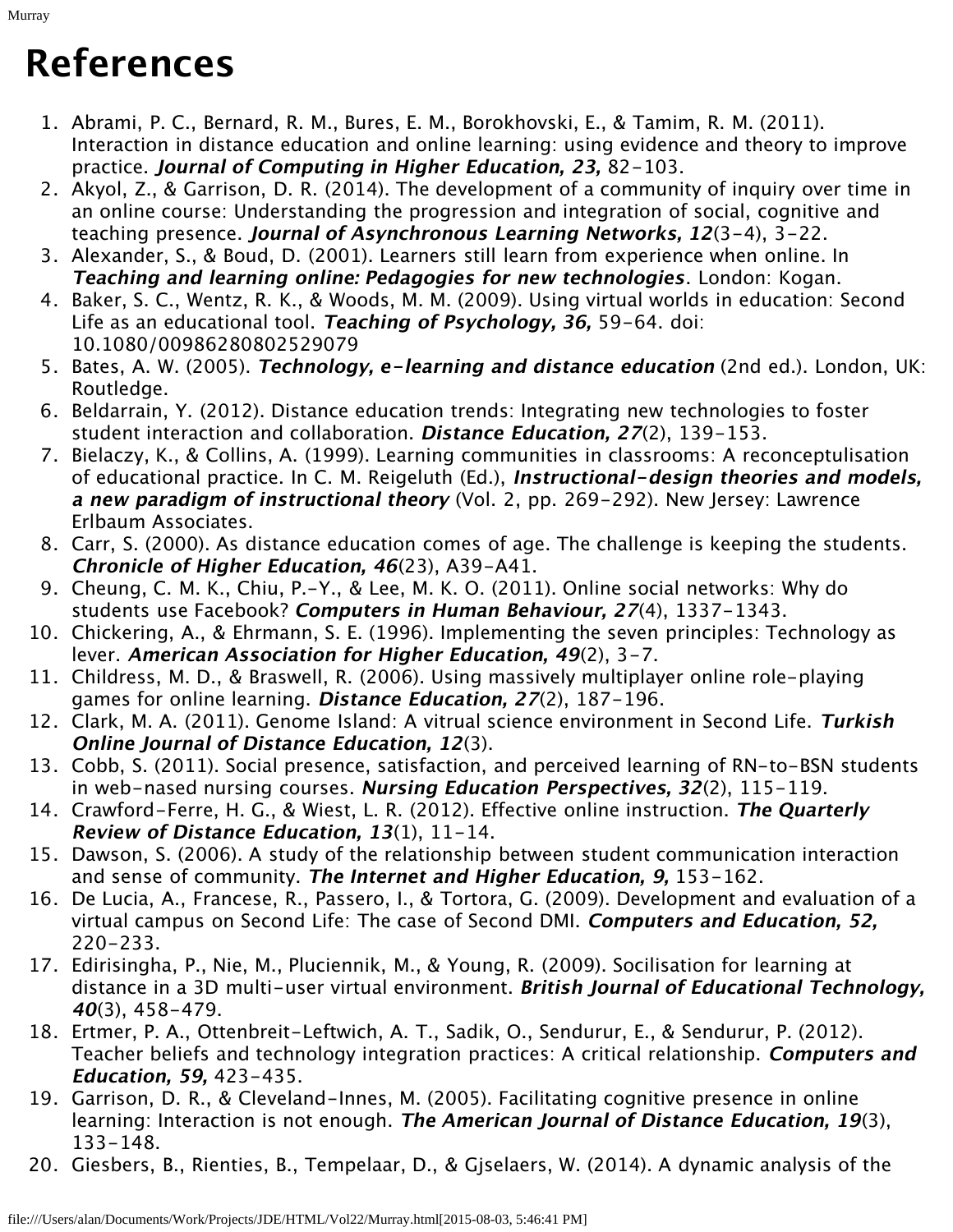interplay between asynchronous and synchronous communication in online learning: The impact of motivation. **Journal of Computer Assisted Learning, 30**(1), 30-50.

- 21. Knapper, C. (1988). Lifelong learning and distance education. **American Journal of Distance Education, 2**(1), 63-72.
- 22. LeFebvre, L., & Alle, M. (2014). Teacher immediacy and student learning: An examination of lecture/laboratory and self-contained course sections. **Journal of the Scholarship of Teaching and Learning, 14**(2), 29-45.
- 23. Leh, A. S. (2001). Computer-mediated communication and social presence in a distance learning environment. **International Journal of Educational Telecommunications, 7**(2), 109-128.
- 24. Lowe, C. (2008). Graduate student perceptions of learning in a virtual world. Paper presented at the **24th Annual Conference on Distance Teaching and Learning**, Madison, Wisconsin.
- 25. McKerlich, R., Riis, M., Anderson, T., & Eastman, B. (2011). Student perceptions of teaching presence, social presence and cognitive presence in a virtual world. **Journal of Online Learning and Teaching, 7**(3), 324-336.
- 26. Murphy, E., & Rodrigues-Manzanares, M. A. (2012). Rapport in distance education. **The International Review of Research in Open and Distance Learning, 13**(1), 167-190.
- 27. Ogden, J., & Lo, J. (2011). How meaningful are data from Likert scales? An evaluation of how ratings are made and the role of the response shift in the socially disadvantaged. **International Journal of Health Psychology, 12,** 350-361.
- 28. Oztok, M., Zingaro, D., Brett, C., & Hewitt, J. (2013). Exploring asynchronous and synchronous tool use in online courses. **Computers and Education, 60**(1), 87-94.
- 29. Peters, O. (1992). Some observations on dropping out in distance education. **Distance Education, 13**(2), 234-269.
- 30. Picciano, A. G. (2002). Beyond student perceptions: Issues of interaction, presence, and performance in an online course. **Journal of Asynchronous Learning Networks, 6,** 21-40.
- 31. Reilly, J. R., Gallacher-Lepak, S., & Killion, C. (2012). "Me and my computer": Emotional factors in online learning. **Nursing Education Perspectives, 33**(2), 100-105.
- 32. Rice, R. E., & Love, G. (1987). Electronic emotion: Socioemotional content in a computermediated netwrok. **Communication Research, 14,** 85-108.
- 33. Richardson, J. C., & Swan, K. (2003). Examining social presence in online courses in relation to students' perceived learning and satisfaction. **Journal of Asynchronous Learning Networks, 7**(1), 68-88.
- 34. Robson, C. (2002). **Real world research.** Oxford, UK.: Blackwell Publishing.
- 35. Rovai, A. (2002). Building a sense of community at a distance. **International Review of Research in Open and Distance Learning, 3**(1), 1-16.
- 36. Russo, T. C., & Campbell, S. (2010). Perceptions of mediated presence in an asynchronous online course: Interplay of communication behaviours and medium. **Distance Education, <sup>25</sup>**(2), 215-232.
- 37. Russo, T. C., & Campbell, S. W. (2004). Perceptions of mediated presence in an asynchronous online course: Interplay of communication behaviours and medium. **Distance Education, <sup>25</sup>**(2), 215-232.
- 38. Simkins, S., Maier, M., & Rhem, J. (2009). Just-in-Time Teaching: Across the Disciplines, and Across the Academy (**New Pedagogies and Practices for Teaching in Higher Education**). Virginia, US: Stylus Publishing.
- 39. Slagter van Tron, P. J., & Bishop, M. J. (2009). Theoretical foundations for enhancing social connectedness in online learning environments. **Distance Education, 30**(3), 291-315.
- 40. Sprecher, S. (2014). Initial interactions online-text, online-audio, online-video, or face-toface: Effects of modality on liking, closeness, and other interpersonal outcomes. **Computers in Human Behaviour, 31,** 190-197.
- 41. St John, W., & Johnson, P. (2000). The pros and cons of data analysis software for qualitative